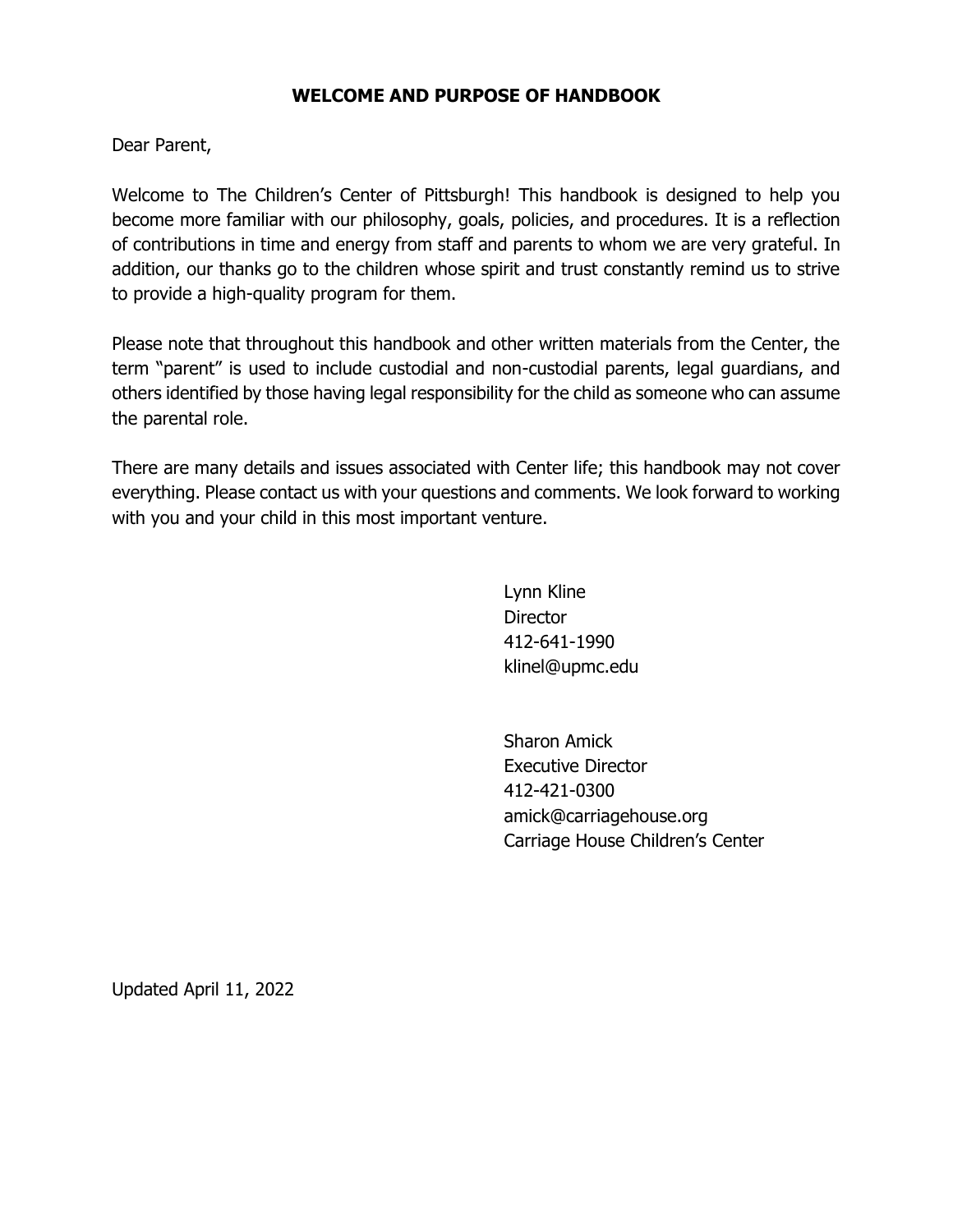# **TABLE OF CONTENTS**

| PHILOSOPHICAL STATEMENTS: CHILDREN, PROGRAM, STAFF AND ENVIRONMENT 5           |  |
|--------------------------------------------------------------------------------|--|
| PARENTS: COMUNICATION, INVOLVEMENTS, AND ETHICAL RESPONSIBILITIES TO FAMILIES8 |  |
|                                                                                |  |
|                                                                                |  |
|                                                                                |  |
|                                                                                |  |
|                                                                                |  |
|                                                                                |  |
|                                                                                |  |
|                                                                                |  |
|                                                                                |  |
|                                                                                |  |
|                                                                                |  |
|                                                                                |  |
|                                                                                |  |
|                                                                                |  |
|                                                                                |  |
|                                                                                |  |
|                                                                                |  |
|                                                                                |  |
|                                                                                |  |
|                                                                                |  |
|                                                                                |  |
|                                                                                |  |
|                                                                                |  |
|                                                                                |  |
|                                                                                |  |
|                                                                                |  |
|                                                                                |  |
|                                                                                |  |
|                                                                                |  |
|                                                                                |  |
|                                                                                |  |
|                                                                                |  |
|                                                                                |  |
|                                                                                |  |
|                                                                                |  |
|                                                                                |  |
|                                                                                |  |
|                                                                                |  |
|                                                                                |  |
|                                                                                |  |
|                                                                                |  |
|                                                                                |  |
|                                                                                |  |
|                                                                                |  |
|                                                                                |  |
|                                                                                |  |
|                                                                                |  |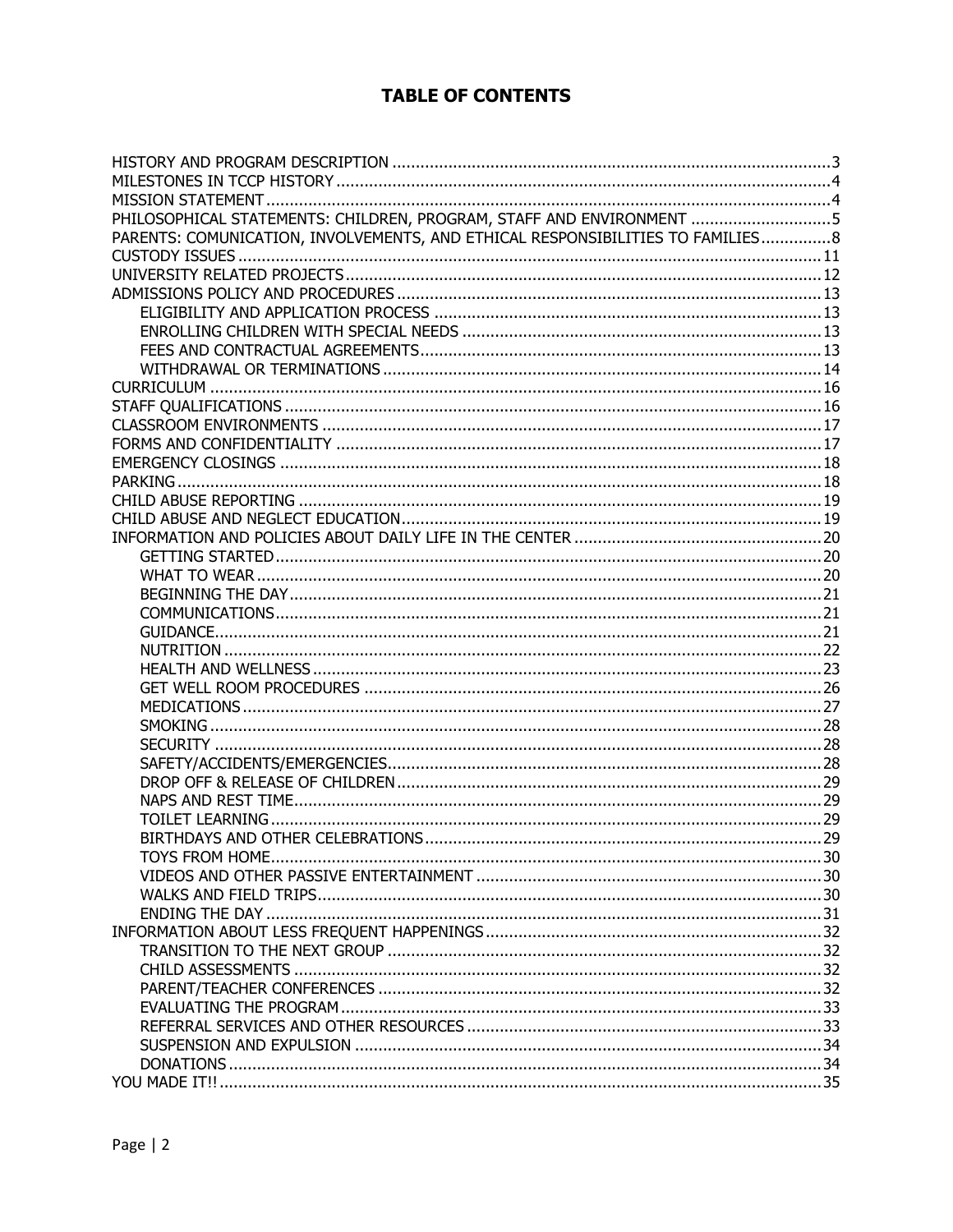## **HISTORY AND PROGRAM DESCRIPTION**

The Children's Center of Pittsburgh (TCCP) has a rich history involving many supportive people with vision and expertise. This section will describe the relationships that keep the Center going, give some program highlights, some milestones in our history, and present our philosophy regarding children, curriculum, staff, parents, and environment.

The Center was incorporated in 1983 as a non-profit affiliate of the Magee-Womens Health Corporation. Since its inception, the program has been operated and administered by the Carriage House Children's Center under a management agreement with Magee-Womens Hospital. The Center is licensed by the Pennsylvania Department of Human Services. You can visit their website at [Child Care Early Learning \(pa.gov\)](https://www.dhs.pa.gov/Services/Children/Pages/Child-Care-Early-Learning.aspx) to find our annual inspection results as well as any licensing regulations or childcare information.

The program provides care and developmentally appropriate activities and experiences for up to 159 children per day from six weeks to six years of age, primarily on a full-time basis. Children are accepted without regard to gender, nationality, ethnic or religious background, with siblings of current enrollees and children of UPMC Magee-Womens Hospital and the University of Pittsburgh Medical Center employees given priority. Children with special needs are accepted if the discussions with parents and consultations with other professionals working with the child indicate that the Center can provide an appropriate program to meet those needs.

The Get-Well Room, located in the Center facility, serves children who are mildly ill, ages six months to 12 years of age. It is open to the public as well as Center children and is staffed by a nurse and trained caregivers from 7 a.m. to 5:00 p.m. Please refer to the yearly calendar of scheduled days off (which you will receive in advance) when calling to check availability of the Get-Well Room.

Tuition remains our primary source of operating funds with a small subsidy from the Child Care Food Program. Many Center parents and former parents have enhanced the Center program by contributing additional funds through the United Way Donor Option plan.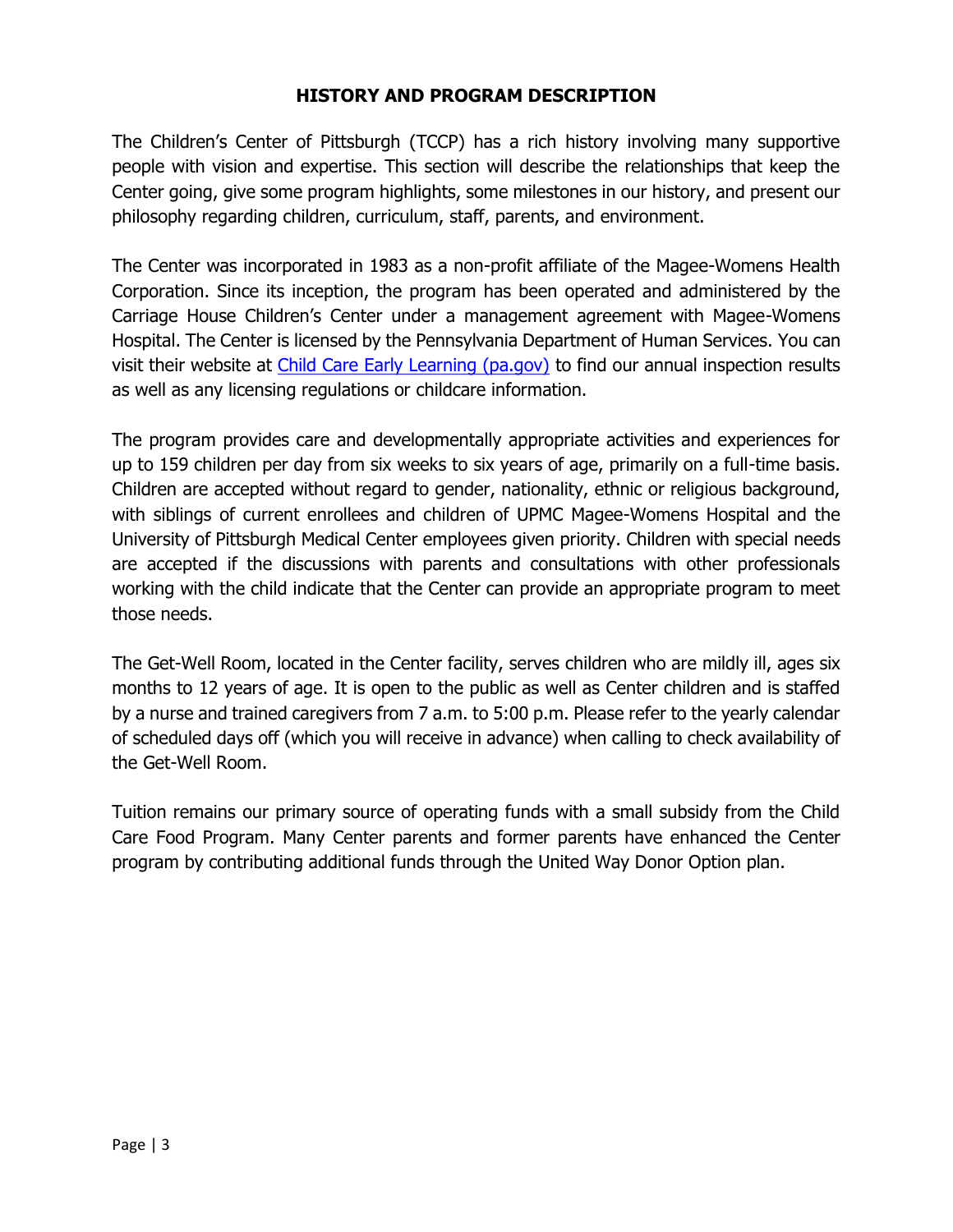# **MILESTONES IN TCCP HISTORY**

- January 1984 The Center opened with an enrollment of two toddlers and one infant
- 1987-1990 Project Step-Up, a three-year demonstration project with the Association for Retarded Citizens begins, integrating children with special needs into a typical preschool class.
- 1988 The Center expands, creating a preschool area on the lower level.
- February 13, 1989 The Get-Well Room opened
- 2006 Major playground improvements are completed
- 2007-2008 Pre-K Counts Participants
- December 2016 complete kitchen remodel
- August 2017 March 2019 Roof Replacement Project
- 2018 Playground renovations including resurfacing and installation of canopies
- April 2019 laundry room with epoxy floor complete
- June 11, 2019 became Eco Healthy Certified
- November 11, 2019 NAEYC Accreditation Attained
- December 2019 outside storage building room project begins
- April 2022 outside bathrooms remodeled

### **MISSION STATEMENT**

The Children's Center of Pittsburgh is dedicated to providing high quality childcare and a sound educational experience in a learning environment that values exploration, problemsolving and each child's natural curiosity as the foundation for life-long learning.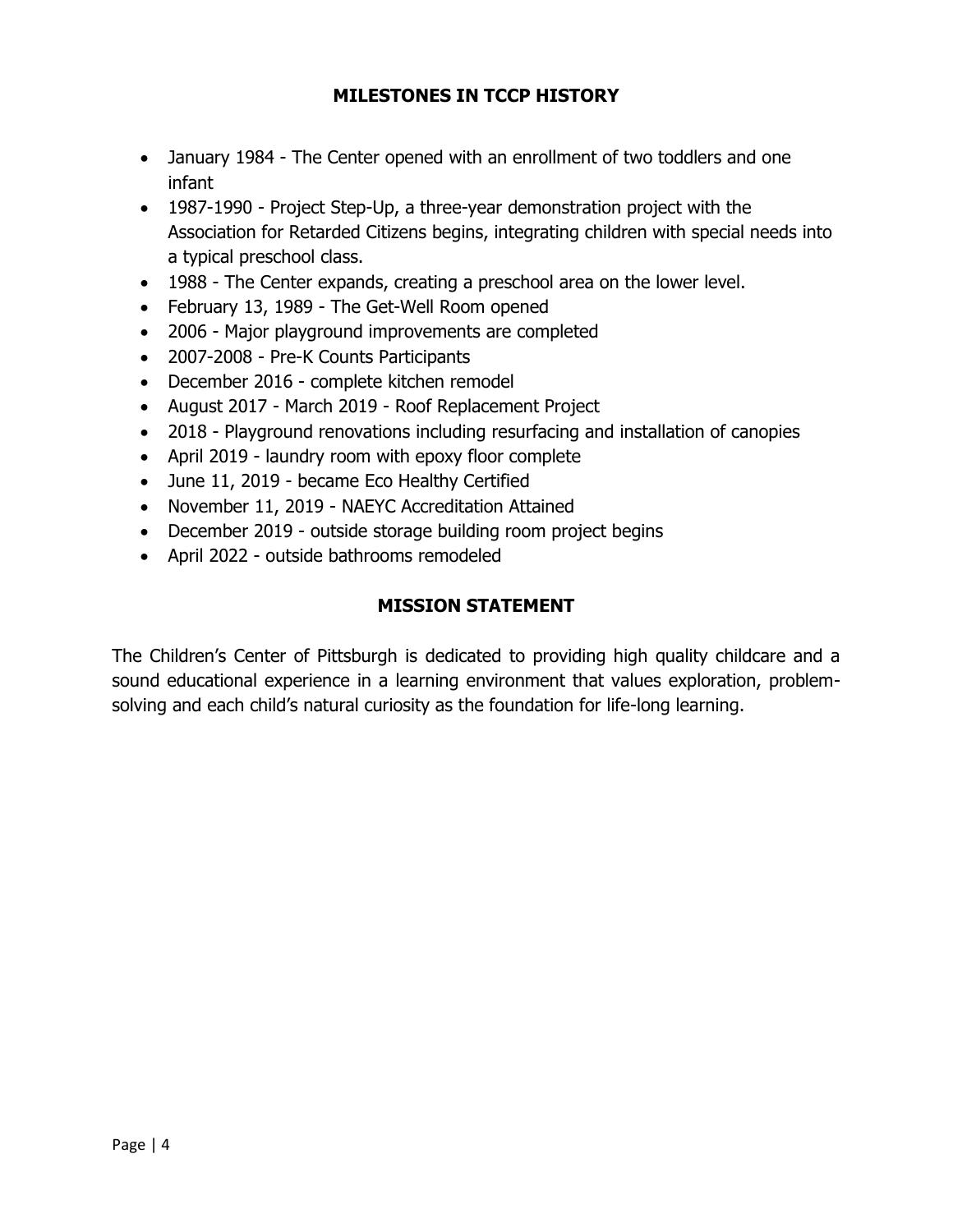# **PHILOSOPHICAL STATEMENTS: CHILDREN, PROGRAM, STAFF & ENVIRONMENT**

As an extension of this mission, our philosophy recognizes values and respects the potential and individuality of each child. We appreciate childhood as a unique and valuable state in the human life cycle. Our educational philosophy is consistent with the National Association for the Education of Young Children's (NAEYC) Guidelines for Developmentally Appropriate Practice, based on the evidence that suggests that development in early childhood is characterized by stages, with the accomplishment of the tasks of previous stages required in order to fully meet the challenges of the next. The policies, program, routines, and curriculum support this philosophy. It is essential that we consider all realms of a child's development social, emotional, intellectual, and physical – when planning for and interacting with each child.

We believe that children grow and develop where they are given many opportunities to discover, imagine, and express their ideas – to play! In the context of accepting, loving relationships children develop a sense of confidence, independence, and self-control.

Our program stresses hands-on, age-appropriate experiences, both child and teacher initiated. The established routines and schedules allow for a balance of active and quiet times, outdoor experiences, meals and snacks, and activities related to children's interests, opportunities for skill-building, and free choice.

The main goals of the curriculum include provision of activities and materials that:

- Promote active involvement in a variety of individual projects as well as in small and large group pursuits.
- Promote a high sense of self-esteem and a positive self-image.
- Develop social skills, learning to live and work cooperatively with others.
- Encourage healthy emotional growth, verbalization of feelings appropriate expression of emotions.
- Challenge each child to think, ask questions, experiment, to be creative.
- Show respect for others and the individual.
- Encourage language development.
- Stimulate physical growth and skill-building.
- Promotes independence.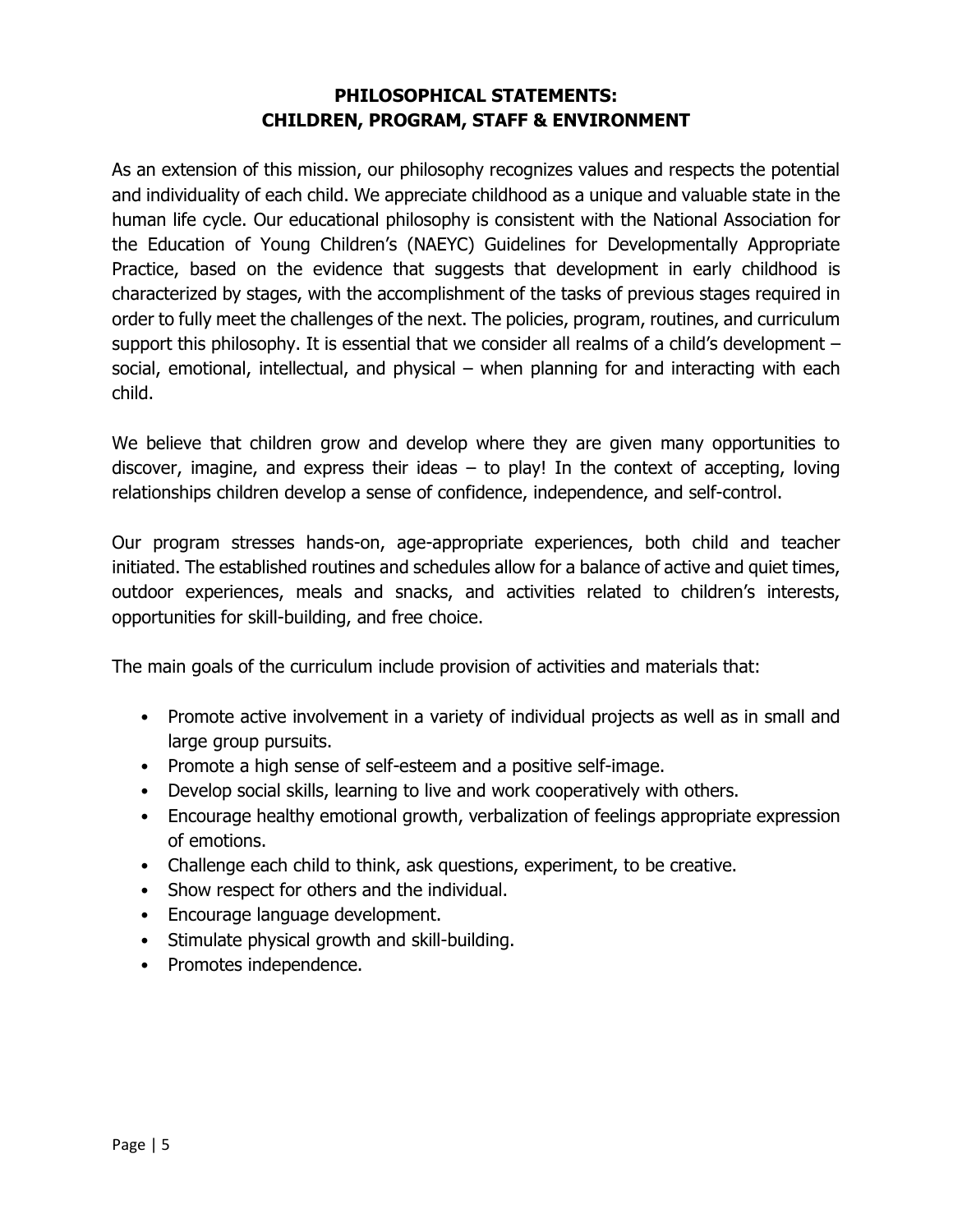Activities are viewed as multifaceted and promoting growth in many areas at a time, not as isolated, unrelated experiences. Activities and materials used include, for example:

- Dramatic play.
- Art experiences with a variety of media.
- Musical experiences with singing, dancing, instruments.
- Language experiences such as reading aloud to children, games, conversations, dictation of stories.
- Small manipulatives such as puzzles, multi-piece building sets, matching games, scissors.
- Science, nutrition, and math experiences such as cooking, gardening, animal care, sand and water play.
- Gross motor experiences.
- Field trips, family outings, walks and other experiences with the world outside the Center.
- Routines which promote self-help and independence such as putting away materials, wiping spills, hand washing, care of materials, safety.
- Specific unit or theme work could include for example, "My Family", seasonal changes, animals you could see in the park or community helpers.

The key ingredient in assuring a high-quality program is having well-trained staff with knowledge of child development, good skills, and experience. There must be a high degree of staff consistency and stability. Children benefit from supportive interactions with adults who are caring and sensitive to their needs and so in hiring staff we make the following considerations:

- Licensing and accreditation requirements such as staff/child ratios, and qualifications.
- Specific needs of the team, families, and age-groups involved.
- Maintenance of a solid base of experienced staff.
- Personal characteristics.
- Balance of supervisory and support staff.
- Equal opportunity employment.

To minimize turnover, and to create and maintain consistency and stability, we strive to provide an adequate livelihood for staff. Along with salaries and benefits, the working conditions and policies reflect a commitment to and respect for staff. This fosters competence, well-being, and self-esteem. Resources are allocated to professional growth and staff development to ensure that staff are growing in skills and understanding, including First Aid and CPR.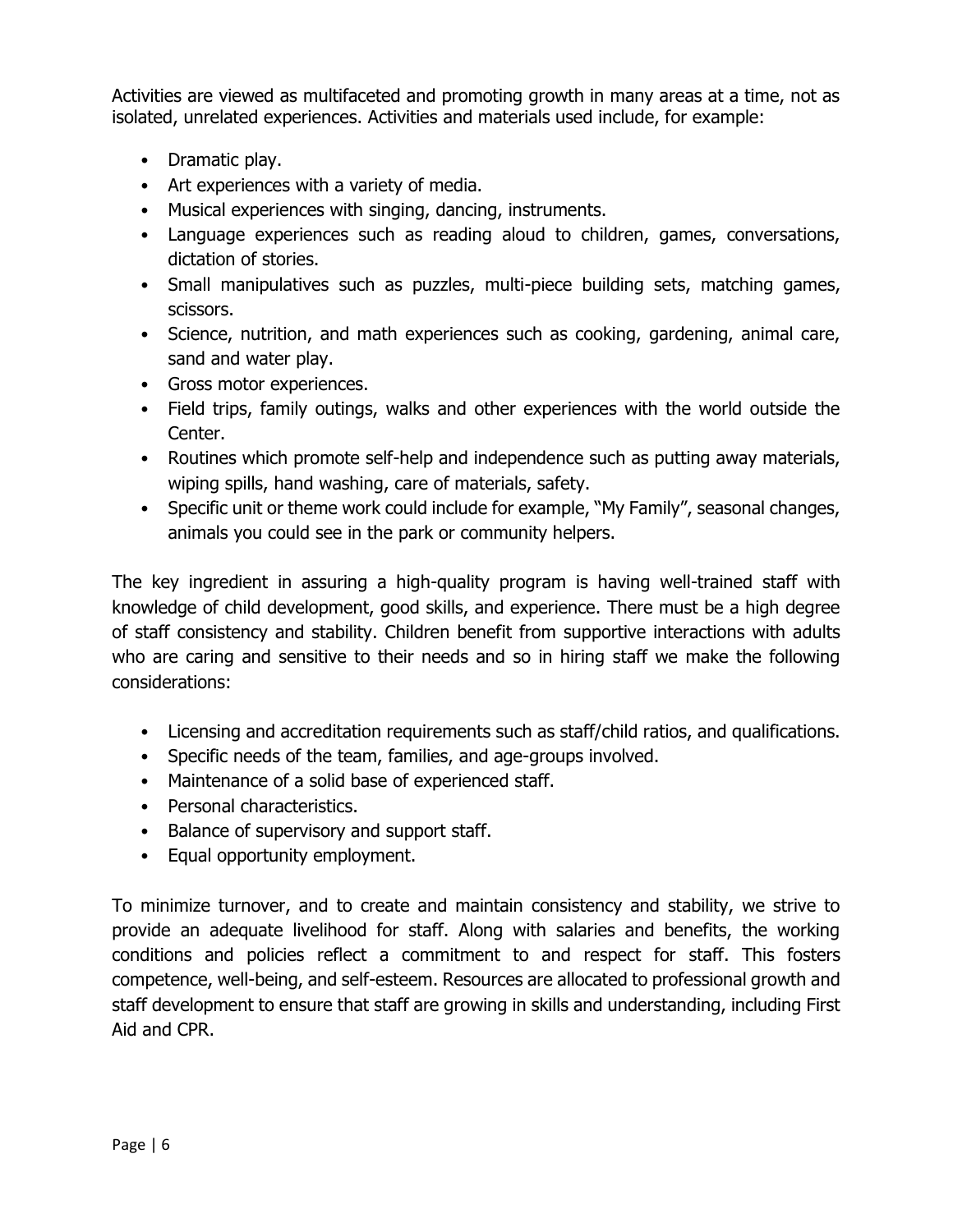The classroom staff includes experienced teachers, assistants and aides who work in teams. Staff must meet annual licensing requirements, including additional training and health appraisals. Practicum students from the University of Pittsburgh, Carlow College, Duquesne University, and Community College of Allegheny County offer our groups extra "hands and hearts" and in turn receive a most beneficial direct experience to compliment what they are being taught in school.

Our teams are expected to offer a developmentally appropriate program, a nurturing environment, and a partnership with parents.

The Center environment has been designed to meet the needs of children. There are three "clusters" of four rooms each, one for infants and young toddlers, one for toddlers and twos, and one for preschoolers, thereby clustering children similar in age. The Get-Well Room is on the lower level, separate from classroom functions. Our kitchen is located in the midst of the clusters, literally nurturing us all. Staff has some private space and storage areas for resources.

Throughout the Center, furnishings and fixtures are scaled to the size of the children who are using the space. Materials are selected to be stimulating, challenging, clean and safe. Outdoors are five fenced yards for active, inquisitive play. Natural materials such as sand, dirt, water, sun and shade are essential elements in our outdoor play areas. In addition, there are several man-made structures for climbing, crawling … and pretending. Tricycles, scooters and other equipment are available.

During the summer months, we may rent nearby Schenley Pool for morning use before the pool opens to the public, providing water safety, physical exercise, and experiences for the three- to six-year-olds. The staff/child ratio is a minimum of 1 to 5 for these ages. Two city lifeguards and one TCCP staff that is a certified lifeguard are also on duty and are not included in the ratio. The under-threes use the sprinklers in the play yards at the Center.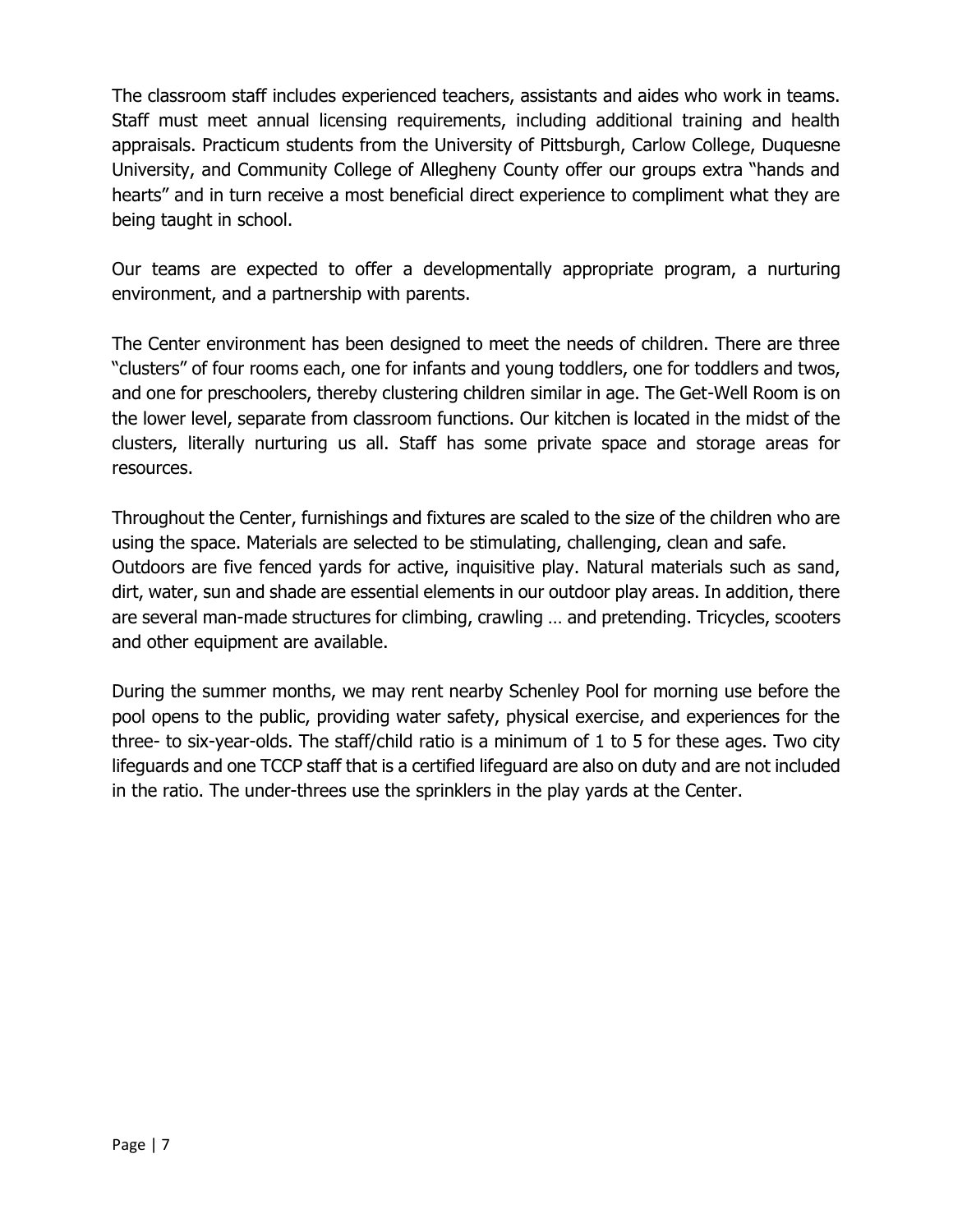# **PARENTS: COMUNICATION, INVOLVEMENTS, AND ETHICAL RESPONSIBILITIES TO FAMILIES**

As a parent you are the most important person in a child's life; you are the principal influence. Our role is to supplement what you offer to your child, to be in a way, an extension of the family. Every high-quality program for young children emphasizes the formation of a strong partnership with parents, driven by effective communication. We focus on good communication because it:

- Develops and nurtures this partnership.
- Builds mutual respect, trust, and feelings of comfort about the care arrangements.
- Invites and supports family involvement in classrooms and on committees.
- Helps families understand ways in which they and staff contribute to their child's development, sharing supportive and relevant information.
- Promotes The Children's Center programs, reflecting our philosophy which emphasizes developmentally appropriate practices and the important of play in each child's growth.
- Invites and responds to feedback about the program's effectiveness.
- Allows for sharing information related to policies, procedures, and financial matters.
- Provides resource and referral information to families.
- Allows for the exchange of information regarding needs, allergies, dietary restrictions, medical conditions, emergency phone numbers, and so on that influence care giving practices and safety.

### **Communication happens in a variety of ways:**

Written Methods: Check those cubby mailboxes – every child has one!

- Newsletters –Memos
- Individual notes
- Copies of articles
- Surveys
- Evaluation forms
- Track sheets/ Daily Sheets
- Family bulletin boards (teachers will point them out to you each room is different)
- Family resources
- Packet for new families including Handbook and classroom information.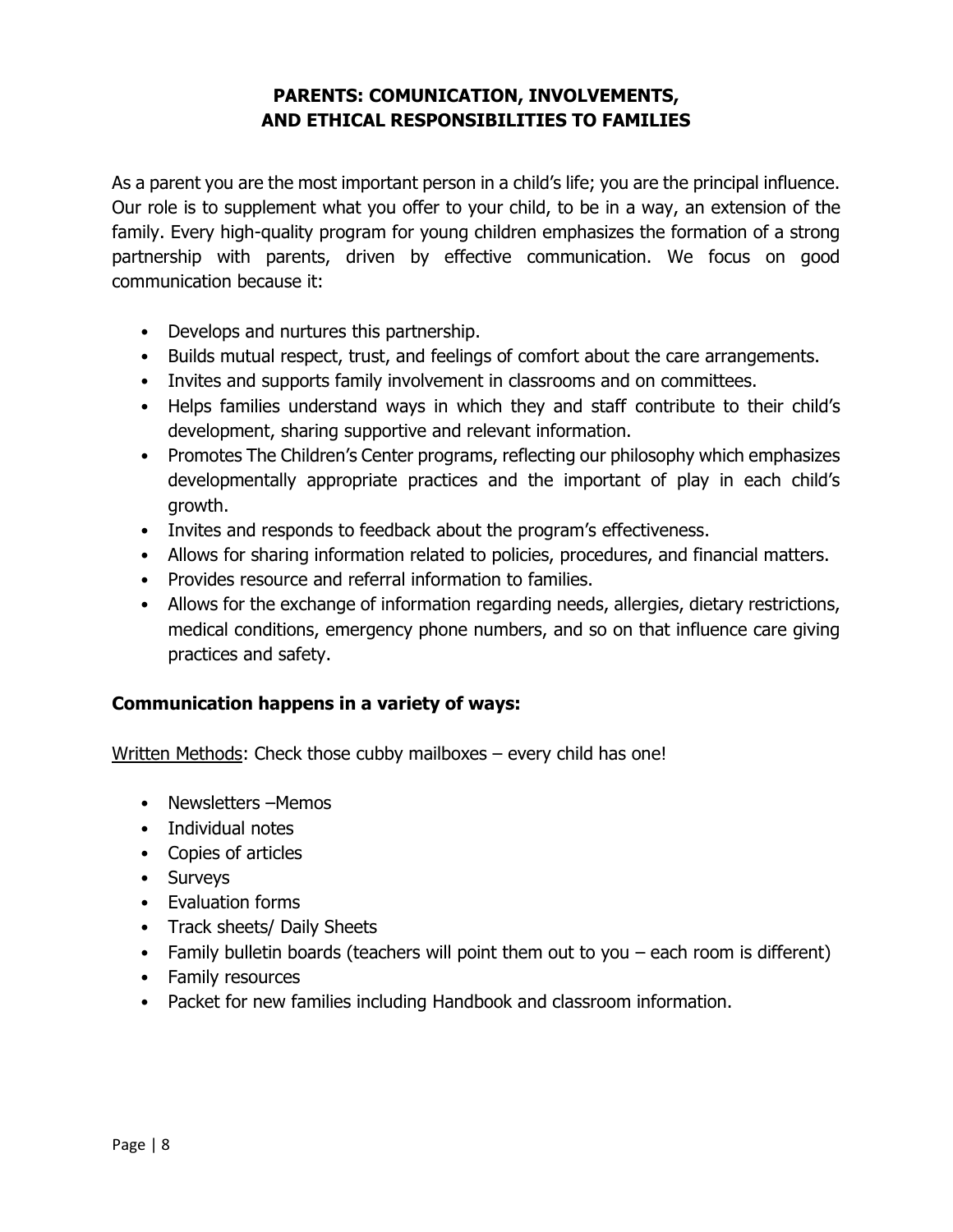### Face-to-Face Contact:

- Phone calls and visits (please ask teachers for the best time to call and which number to use)
- Family meetings in rooms
- Family/Staff Conferences
- Social gatherings such as picnics, celebrations such as Winter Holidays, First Day of Spring, new siblings, end-of-the-year, etc.
- Educational and support activities, some coordinated with Carriage House Children's Center Parent/Teacher Organization.
- Orientations as new families enroll, including family visits with the child, meeting with the Director and support staff, review of packet materials.

In every classroom there are Lead Teachers and Teachers who generally are the primary contact regarding your child's progress. The aides are usually part-time and are not responsible for in-depth information sharing. Make sure to understand who your child's primary contact person is.

We maintain an open-door policy for parents; you may visit at any time. Children are proud of you, their room and group, and their work – enjoy the visits! Staff welcome this opportunity to get to know you better and to involve you in the program as appropriate. Occasionally it seems that for some children and age groups, too many visitors or visits that are too long create a crowded space and possibly disruption of the program. If that would occur the staff would discuss some alternatives and offer some suggestions for better visiting times.

Always discuss any problems or issues you might have with the teachers first, if possible. You may also call or ask for a conference with the Director if you find it difficult to discuss a specific issue with the teacher. Questions regarding "business" issues such as tuition payments, should be addressed to the Business Manager. In addition, let us hear your positive feedback; it helps us plan well and build on what is working well.

We ask that all members of the Center community treat each other with respect and consideration and with confidentiality. That holds true from the parking lot to the classroom to the corner restaurant to children's birthday parties. Please allow staff to handle any behavioral problems at the Center with children other than your own.

# **Other ways for parents to be involved in the Center include:**

- Sharing interests or skills, cultural traditions, careers, hobbies.
- Going on field trips or family outing days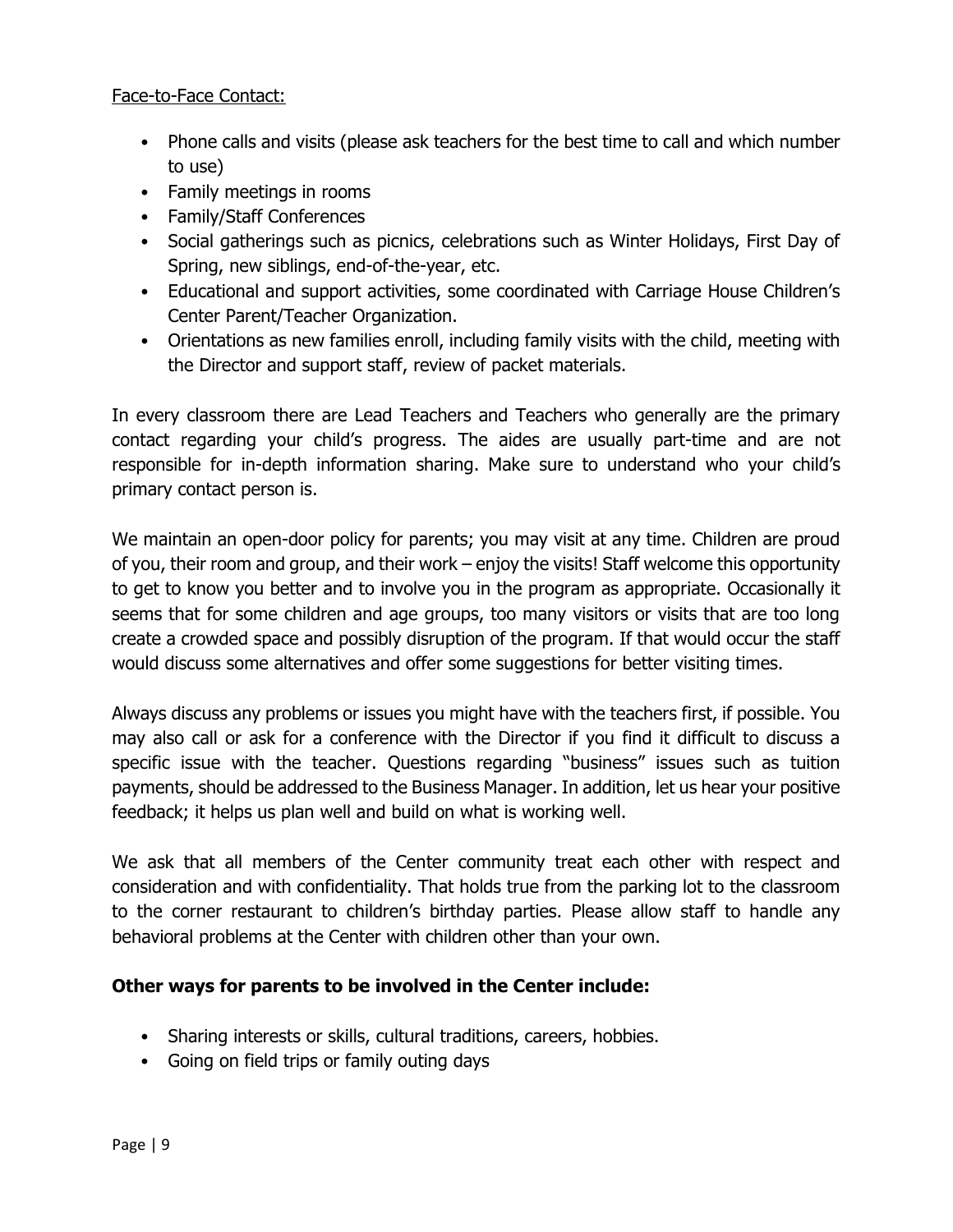# **Ethical responsibilities to families:**

Families are of primary importance in children's development. (The term family may include others, besides parents, who are responsibly involved with the child.) Because the family and the early childhood educator have a common interest in the child's welfare, we acknowledge a primary responsibility to bring about collaboration between the home and school in ways that enhance the child's development.

# Ideals:

- To develop relationships of mutual trust with the families we serve.
- To acknowledge and build upon strengths and competencies as we support families in their task of nurturing children.
- To respect the dignity of each family and its culture, customs, and beliefs.
- To respect the families' childrearing values and their right to make decisions for their children.
- To interpret each child's progress to parents with the framework of a developmental perspective and to help families understand and appreciate the value of developmentally appropriate early childhood programs.
- To help family members improve their understanding of their children and to enhance their skills as parents.
- To participate in building support networks for families by providing them with opportunities to interact with program staff and families.

# Principles:

- We shall not deny family members access to their child's classroom or program setting.
- We shall inform families of program philosophy, policies, and personnel qualifications, and explain why we teach as we do.
- We shall inform families of and, when appropriate, involve them in policy decisions.
- We shall inform the family of accidents involving their child, of risks such as exposures to contagious disease that may result in infection, and of events that might result in psychological damage.
- We shall not permit or participate in research that could in any way hinder the education or development of the children in our program. Families shall be fully informed of any proposed research projects involving their children and shall have the opportunity to give or withhold informed consent.
- We shall not engage in or support exploitation of families. We shall not use our relationship with family for private advantage or personal gain or enter into relationships with family members that might impair our effectiveness in working with children.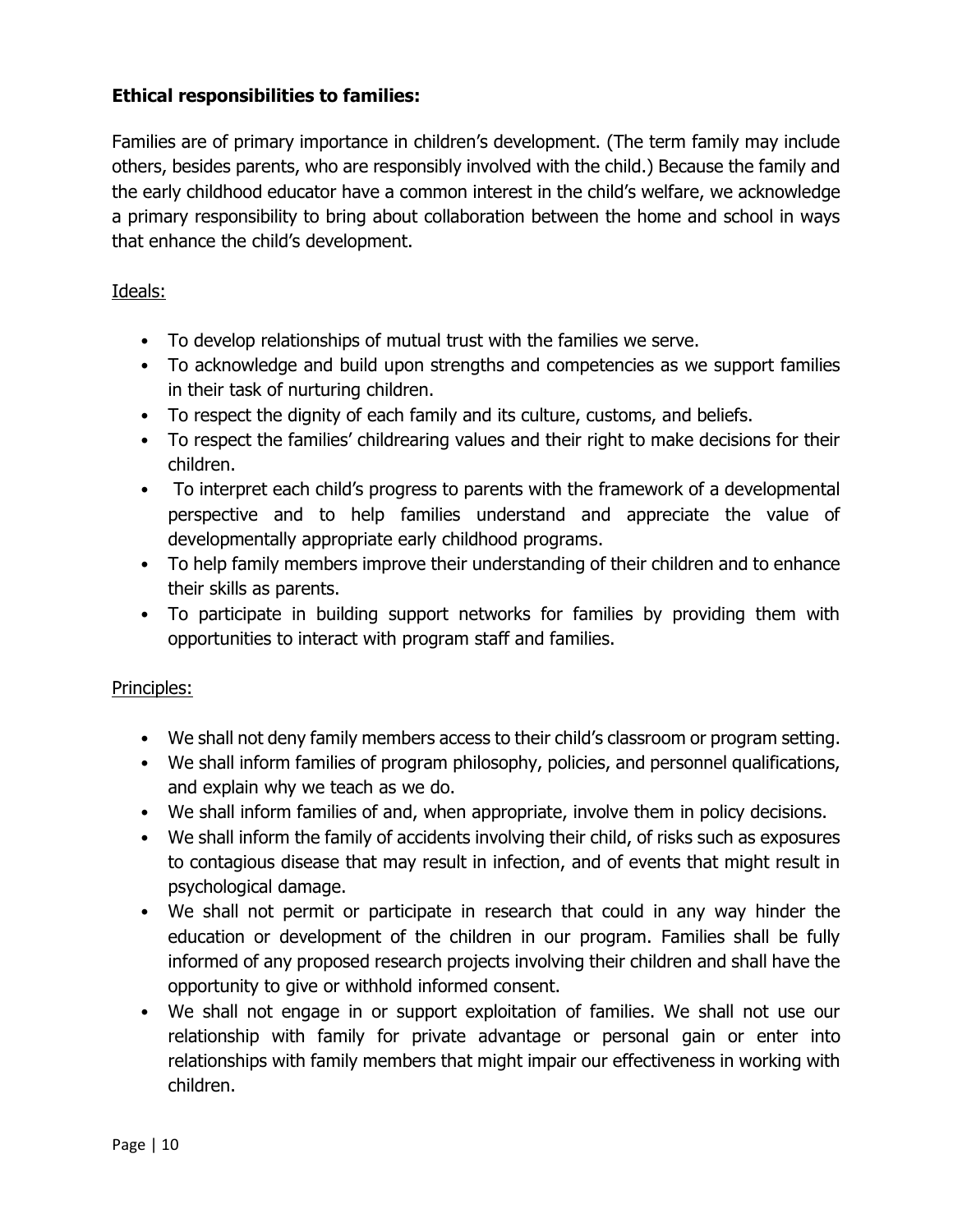- We shall have written policies for the protection of confidentiality and the disclosure of children's records. The policy documents shall be made available to all program personnel and families. Disclosure of children's records beyond family members, program personnel, and consultants having an obligation of confidentiality shall require familial consent (except in cases of abuse or neglect).
- We shall maintain confidentiality and shall respect the family's right to privacy, refraining from disclosure of confidential information and intrusion into family life. However, when we are concerned about a child's welfare, it is permissible to reveal confidential information to agencies and individuals who may be able to act in the child's interest.
- In cases where family members are in conflict we shall work openly, sharing our observations of the child, to help all parties involved make informed decisions. We shall refrain from becoming an advocate for one party.
- We shall be familiar with and appropriately use community resources and professional services that support families. After a referral has been made, we shall follow up with families to ensure that services have been adequately provided.

# **CUSTODY ISSUES**

There are times when families have experienced or are experiencing a break-down of a marriage or relationship, custody proceedings or other circumstances requiring legal actions. Sometimes orders form the courts have or will be issued outlining the rights, responsibilities and limitations of parents involved. The Center must comply with those orders where it affects us. If these situations are happening to you, you must inform us so that we understand our responsibilities and respond appropriately to your needs. Unless there is a court order to the contrary, we must release a child to either parent, unless that person's behavior is at that time, erratic or if she/he seems impaired to the extent that driving or walking with a child would be unsafe.

Our goal is to be supportive to every child and family. We would not want to be put in a position of taking sides or feel caught in the middle of any conflict. Please talk to the Director if you are experiencing any of these situations. Of course, any information is kept confidential.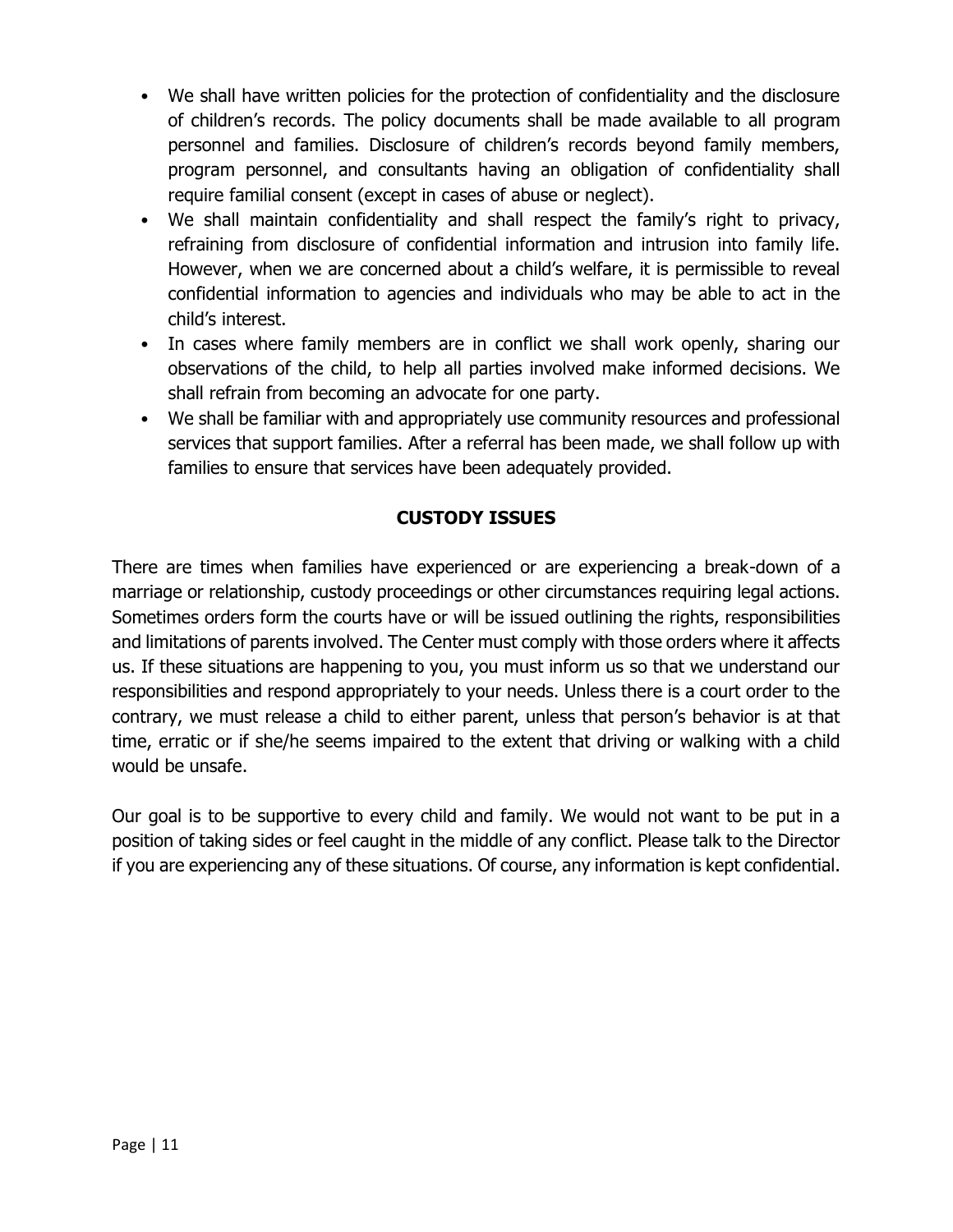## **UNIVERSITY RELATED PROJECTS**

The Center is located in the environs of a number of colleges and universities. Because we offer an excellent setting with unique scheduling and programming, we are often called upon to be a site for work experience, educational pursuits, and research projects. Throughout any school year, in addition to the consistent regular staff, our children meet and interact with work-study and practicum students from child development and early childhood education programs, volunteers from the community and with students and academicians from various related disciplines who are doing research or observations at the Center. Our experience has been that these adults enrich the Center experience of children and increase the number of positive child interactions that occur. The children look forward to these special people and activities.

The Director meets with all persons who are interested in observing or interacting with your children. All work-study, practicum students and volunteers are assigned to specific groups of children and to a staff person for supervision. Periodic meetings among the students, the teachers, Director, and the student's school supervisors occur to discuss goals and experiences.

A research and review committee helps to determine which projects are most beneficial for the children, the Center, and the researchers. Explanations of goals and methods are required. Any project that is inappropriate for the children will not be permitted. Parental permission for involvement is required, participation is always optional.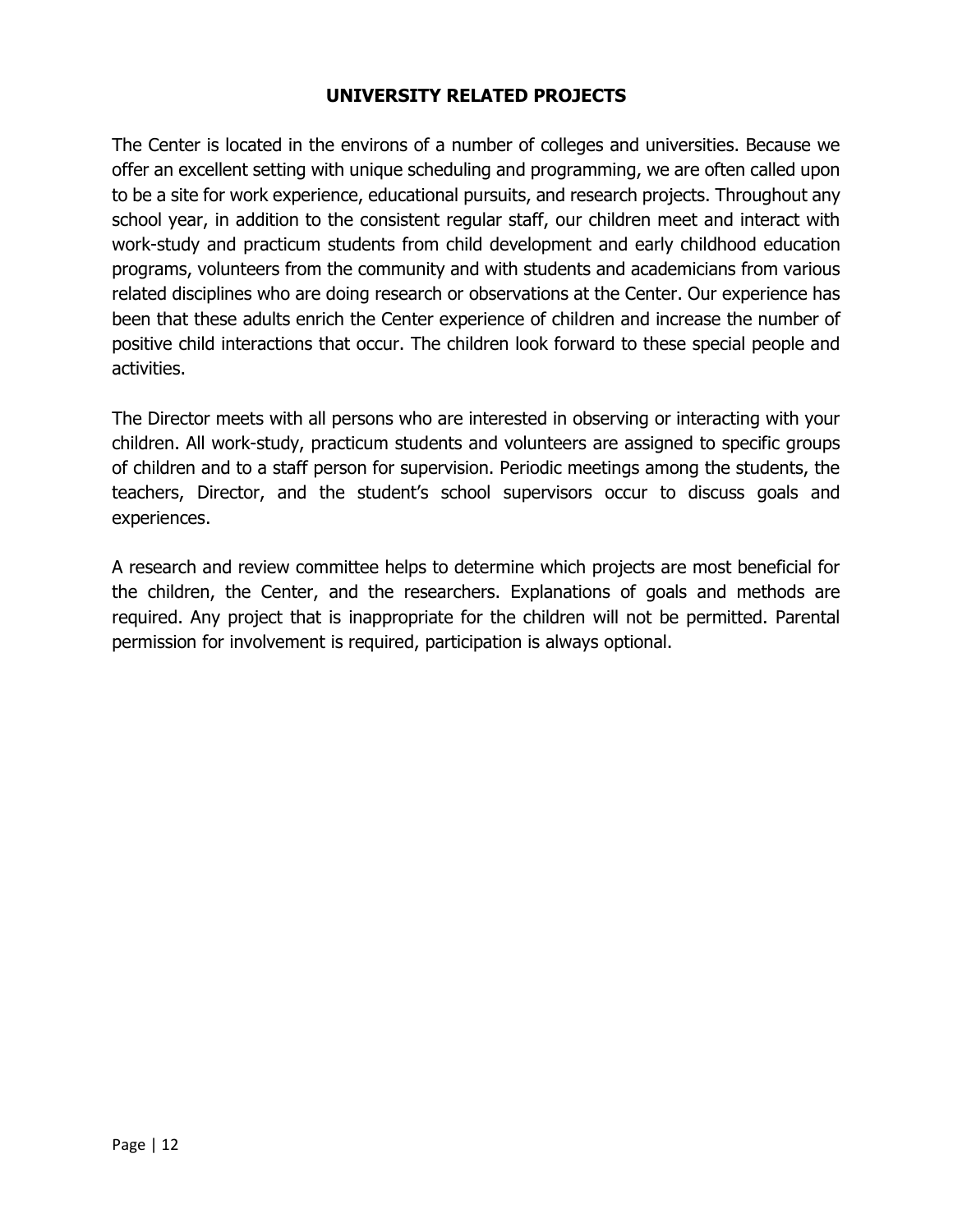# **ADMISSIONS POLICY AND PROCEDURES**

### ELIGIBILITY AND APPLICATION PROCESS

The Children's Center is open to the general public, with enrollment preference given to the siblings of current Center enrollees, and to employees at UPMC Magee-Womens Hospital and the University of Pittsburgh Medical Center. When all slots are filled for a particular age group, a waiting list is kept. Currently enrolled children are assured of ongoing enrollment if all obligations to the Center are met.

The Children's Center does not discriminate based on age, race, color, sex, creed or religious, national, or ethnic background, veteran's status or disability, sexual orientation, or political persuasion in administration of admission and program policies and practices.

To begin the enrollment process, parents should telephone the Center for information, request an application, and arrange for a visit with the child. Please set up an appointment for visits so that the Director can meet with you.

Applications with the appropriate fee may be submitted at any time during the year. Children may be enrolled throughout the year, provided that space is available in the appropriate group. The initial deposit secures a spot for your child once enrollment is available. This amount is refunded via the last month's tuition unless there are amounts due to the Center if the family is leaving before the end of the contract. We also require the first month's tuition to be paid in advance. This amount is nonrefundable should you decide not to enroll.

### ENROLLING CHILDREN WITH SPECIAL NEEDS

Children with special needs (e.g., developmental delays, impaired vision or hearing and/or speech delays) are considered for enrollment after consultation with the parents and any other professional involved. If the child's needs can be appropriately met at the Center and space is available, then enrollment takes place and on-going consultation with therapists and the appropriate health professionals is coordinated.

### FEES AND CONTRACTUAL AGREEMENTS

A fee schedule is published annually once the budget is approved at which tuition rates are approved for the next Center year. It details full-time and part-time fees. A discount of 5% is applied to the older sibling's tuition when two children from the same family are enrolled on a full-time basis. Tuition fees are based on a yearly charge divided into equal monthly payments; parents contract for a specific number of days per week and for an agreed-upon period of time, usually one year. Payment may not be deducted for times of illness, vacations, or other absence.

Page | 13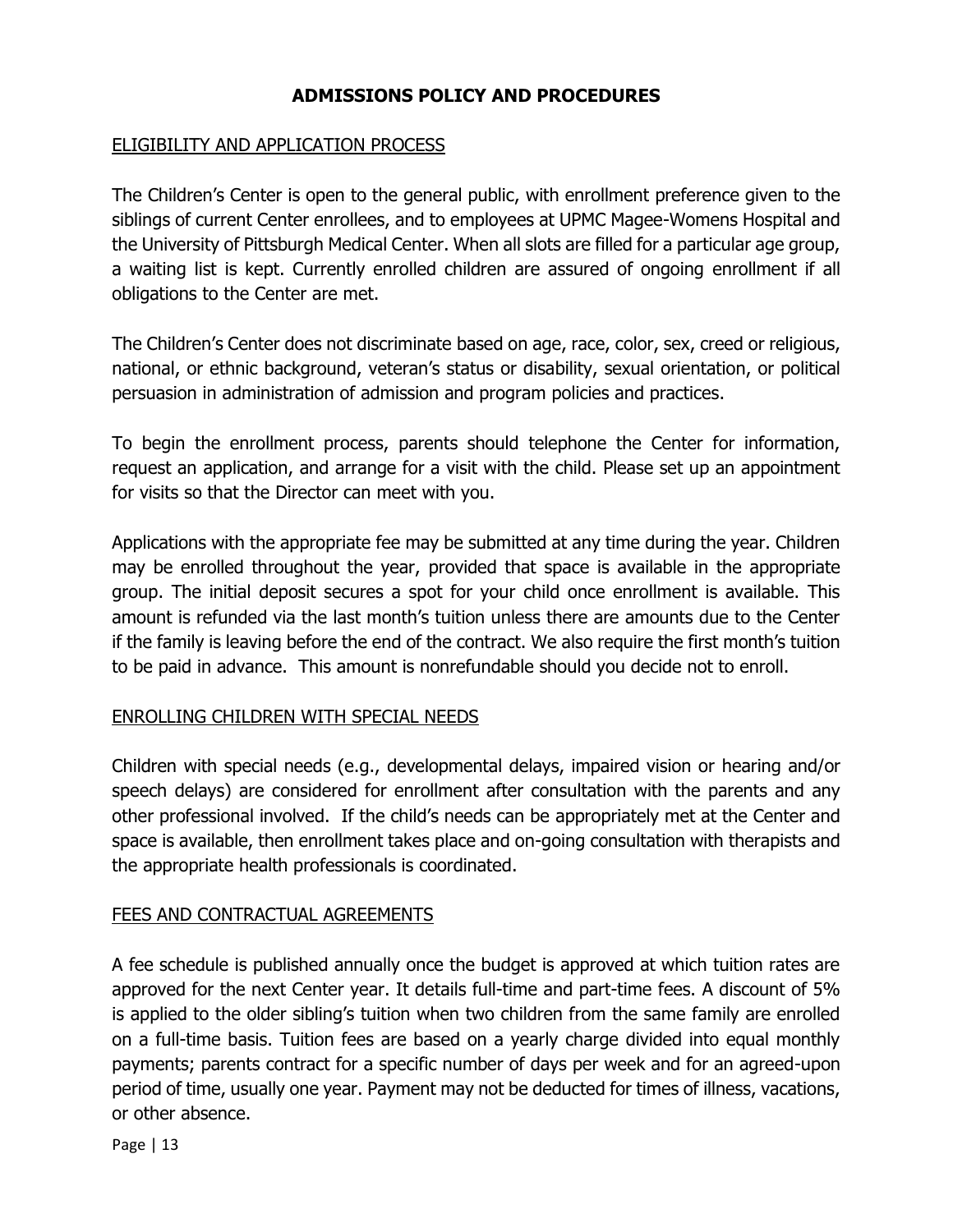Children who attend part-time may occasionally switch days pending approval by the teacher and Director. Ongoing changes in schedule may be requested via a form available for such in the office. Parents will be billed for additional days requested.

Tuition is due by the fifth working day of each month, in advance of care, unless a different arrangement is approved. If the payment is late, a \$10.00 late fee is charged. You may choose from a variety of payment options:

- Payment of the full annual tuition amount allows for a \$50.00 discount off of the total annual amount.
- Major credit cards will be accepted. If you indicate that you want to pay tuition in this manner, you will be given an authorization form to complete. You will not need to have your card swiped each month; the payment would be automatically processed per your authorization.
- Bank-By-Phone can be arranged through your bank if they provide the service.
- You may, of course, continue to pay by check or cash monthly or for several months at a time if you wish.

Once payment is received, families receive a tuition statement reflecting all charges and payments received to date. Additional receipts are available if requested.

In the event that tuition is in arrears by 30 days, childcare would not be available, until a payment plan would be worked out.

Scholarship funds are available on a first come basis. You must meet eligibility requirements. Please see the office for an application if you are interested.

# WITHDRAWAL OR TERMINATIONS

Parents who choose to withdraw their child from the Center must give a minimum of two months' notice and are responsible for two month's tuition after the date of withdrawal if a replacement is not found.

If concerns develop regarding a child's adjustment, the child's teachers and Director would meet with the child's parents to discuss the situation and to jointly determine an appropriate plan to address the concerns. The plan would follow an established timeline including ongoing communication between staff and the family. If it were to be determined that the Center is unable to meet the child's need appropriately or that another setting would benefit the child, suggestions and referrals would be given to the family. An appropriate transition would be worked out with the staff and parents.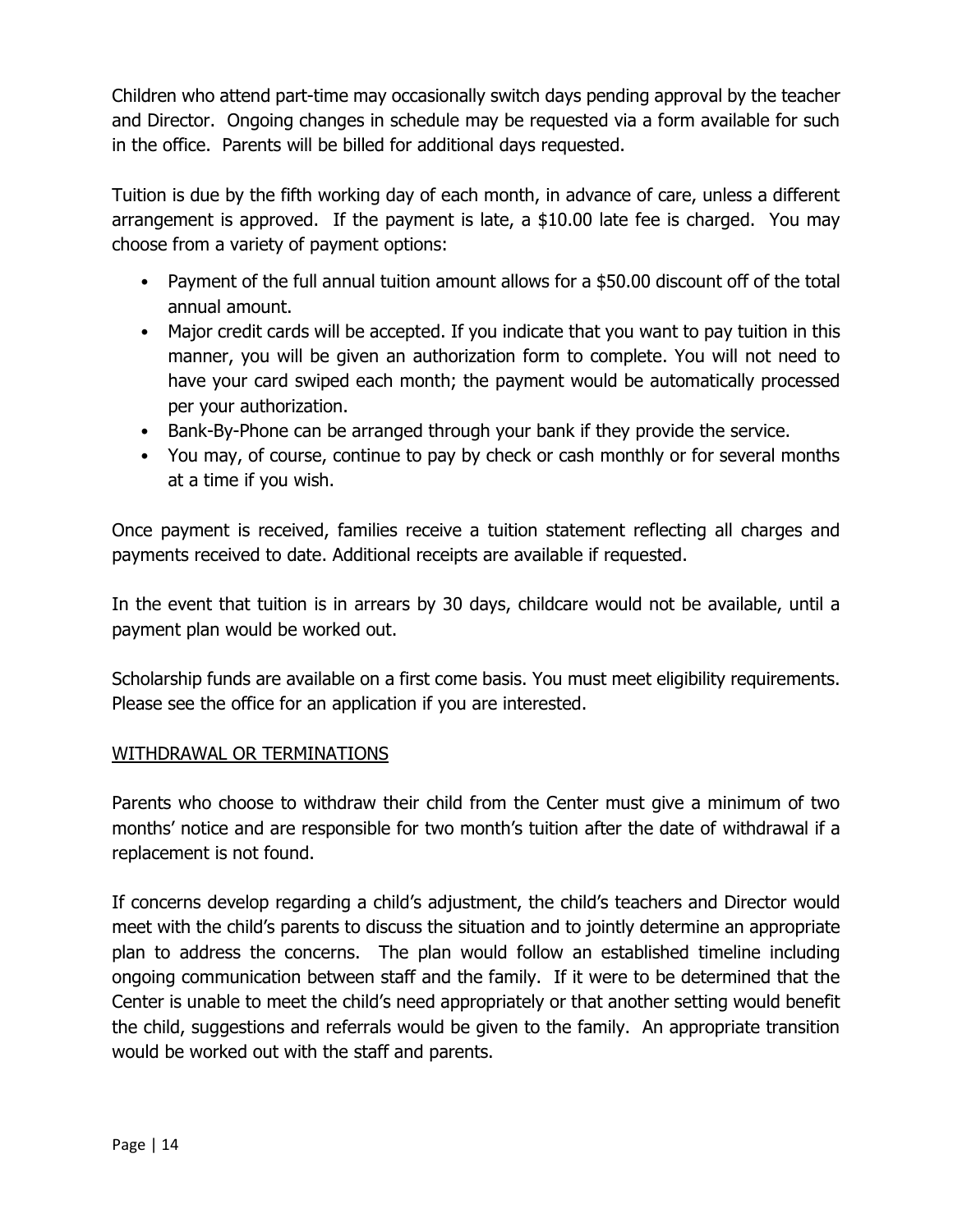It is important that when you know that you will be leaving the Center to tell the staff and the Director so that the transition can be supported and provide a sense of closure for all. Good-byes are as important as the Hello's!

Please remember that the center closes at 6:00pm. Please allow time to gather your child's belongings and say your good-byes by 6:00pm. A late fee of \$10 per child for the first unit of 10 minutes and \$20 for per child for every unit of 10 minutes thereafter will be imposed if you arrive past 6:00pm. The fee is to be paid within one week. **Repeated late pick-ups may result in the termination of your contract.** 

Generally, any business activities should be handled through the Director, Program Manager, Business Manager, or Administrative Assistant. Our office hours are 6:45am to 6:00pm. or call to leave a message at 412-641-1990.

Staff patterns are built around the schedule you request so that there will be enough staff to care for your child. We ask that you follow that schedule and inform us if it will change, even for a day, so we can adjust staffing.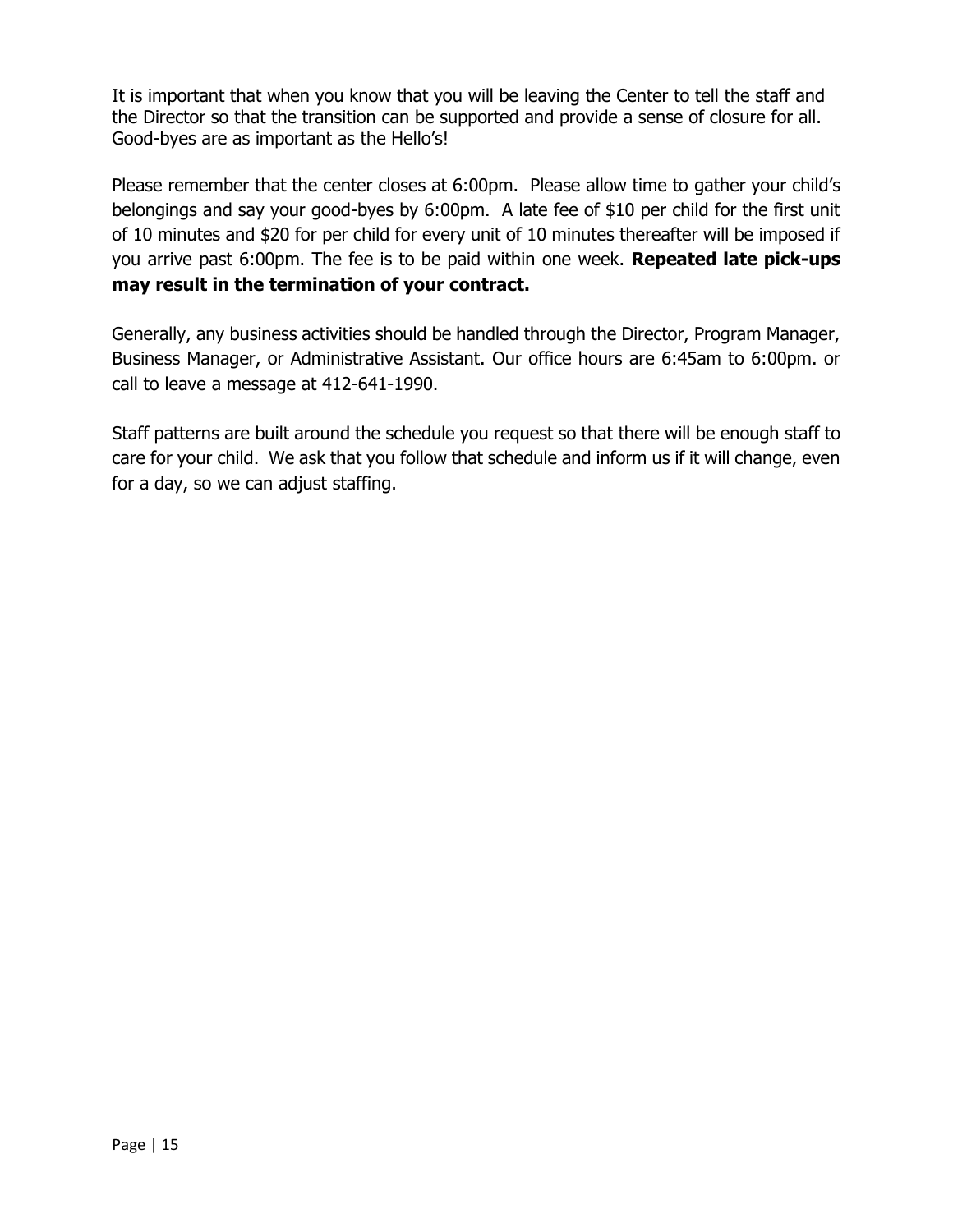### **CURRICLUM**

We use The Creative Curriculum® and purposeful play is essential for children's learning, encouraging discovery and exploration, and supporting children's academic growth. When children play, they acquire language, learn to solve problems, learn to control their behavior and feelings, and explore social roles.

They learn about themselves, other people, their community, other communities, and the world around them. They find joy in learning. The Creative Curriculum® is a comprehensive, research-based curriculum that features exploration and play as a way of learning. It helps our teachers create a high-quality learning environment for your child.

# **STAFF QUALIFICATIONS**

We value the diverse teaching styles of our staff and are proud of and excited about what each teacher brings to our program. Many of our staff are college graduates with formal training in one or more of the following areas: early childhood, child development, psychology, human development, nursing, and family studies. Rooms are also staffed by experienced assistant teachers and aides, college work-study, and practicum students.

The Pennsylvania Department of Human Services (DHS) requires that all staff persons in regular contact with children have the following clearances:

- PA Criminal History check
- PA Child Abuse Clearance
- FBI Fingerprint Clearance
- National Sex Offender Registry (NSOR)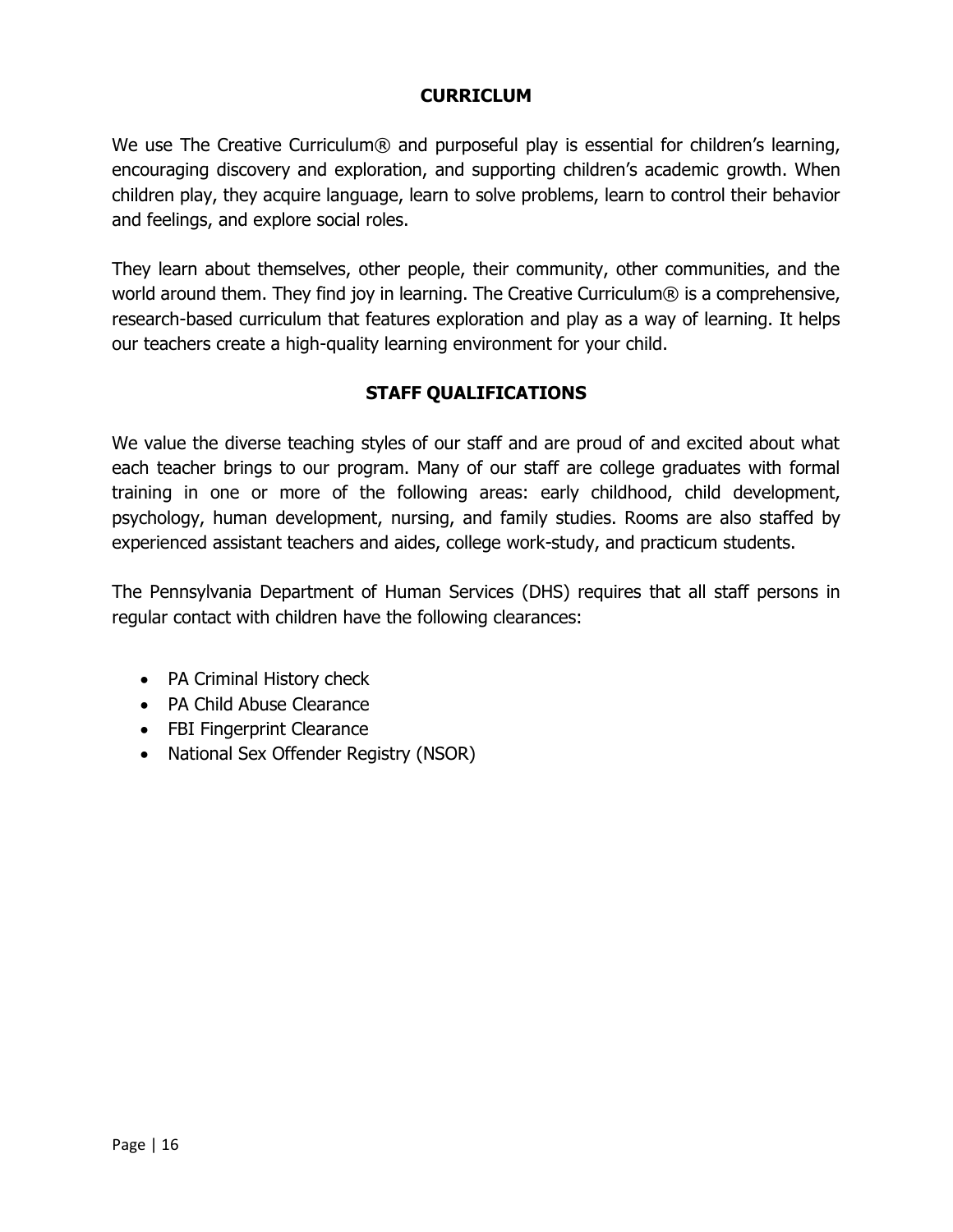# **CLASSROOM ENVIRONMENTS**

Our classrooms are varied in size and layout, as well as in decorative style and general atmosphere. Each room is arranged and maintained by the teachers with guidance from the Infant Toddler or Early Childhood Environmental Rating Scales (ITERS/ECERS) and from the National Association for the Education of Young Children (NAEYC) standards. Your child will be exposed to materials that will stimulate growth in all areas of development and gain a sense of independence and responsibility as they use accessible, child-sized containers and "read" labels. Your child will play in a room that is designed to stimulate interactions, and also be able to find a space that is quiet when needed.

### **FORMS AND CONFIDENTIALITY**

Upon enrollment parents are required to complete and review a packet of forms and materials. The following must be on file for each child:

- Application Form
- Background Information Form
- Child Health Appraisal with Immunizations
- Emergency Information/Permission Form
- Financial Agreement
- Request for Development Information
- Sunscreen Permission Form
- Child Care Food Program Child Enrollment Form

All records pertaining to an individual child or family are confidential. Disclosure of the child's records beyond family members, and staff shall require parental consent except in cases of abuse or neglect.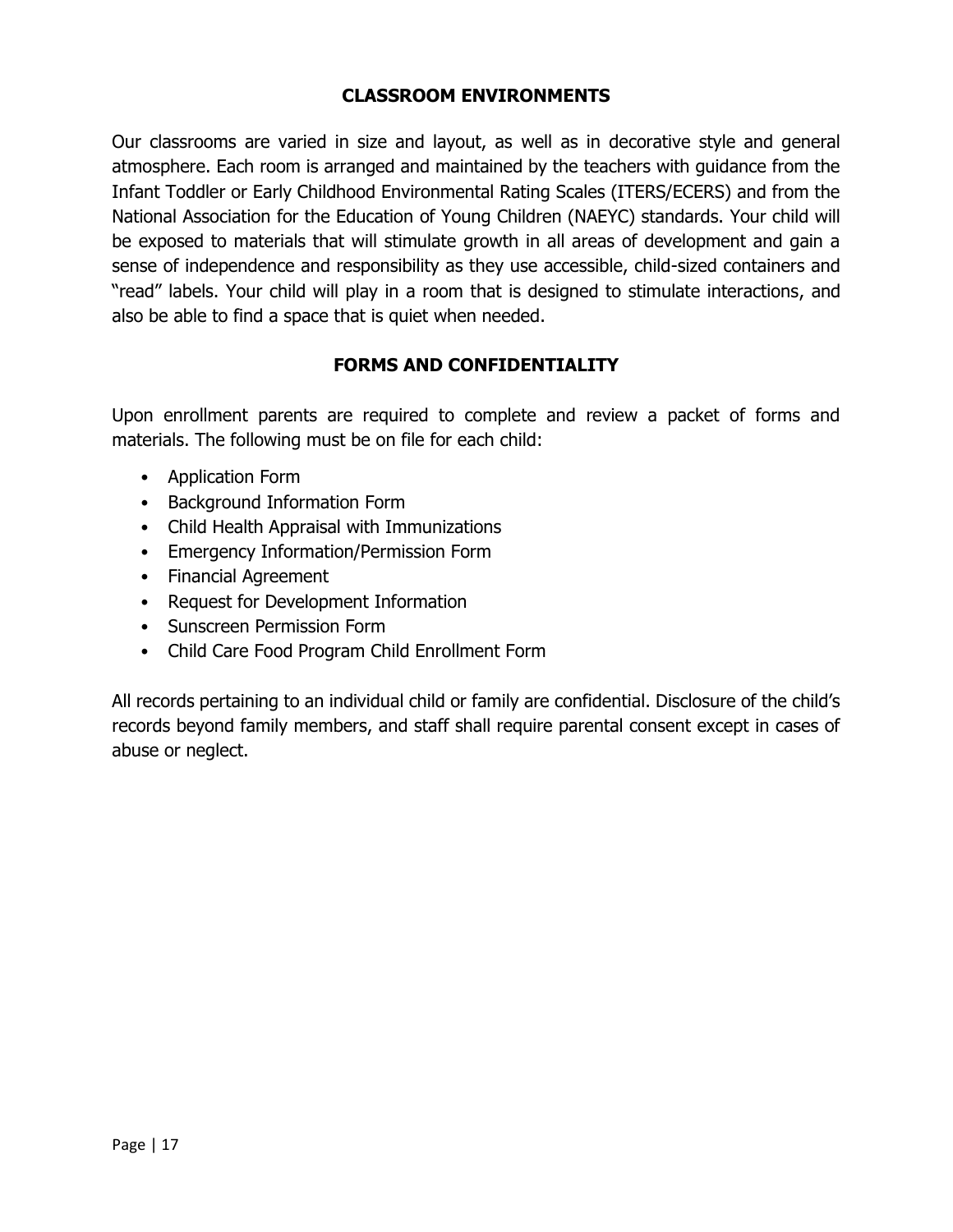## **EMERGENCY CLOSINGS**

Even if the weather is severe, we make every effort to open and stay open. It would be necessary to close if there is a "State of Emergency" declared, requiring everyone to stay off the streets, or if our building was in some way not functional.

Please realize that in severe weather some staff may find it difficult or prohibitive to come in or may be late arriving. We may need to combine groups of children and may need to supervise with less familiar staff.

You may call the Center (412-641-1990) at any time day or night to check on this information or listen to WTAE 1250 or KDKA 1020 Radio or watch the local television stations. We will also post this information on our Facebook page.

You may also sign up for our **"Remind"** text blasts where you will receive texts in the event of a closing. Please see the office for instructions on how to sign up for this. We would also post an emergency closing on our Facebook page.

### **PARKING**

Parents may park in a designated drop off/pick up spot for up to 15 minutes. If all are being used, park in a lined spot in the lot or park on Craft Avenue where you have up to 1 hour, except for street-sweeping days and times. Please respect the handicapped parking space restriction; do not park in this space unless authorized.

Caution, courtesy, and patience are expected of everyone using the lot. Drive slowly and exercise particular care when backing out. Please protect your child by insisting that she/he hold your hand while on the parking lot or sidewalk.

To ensure outdoor air quality in the outdoor learning environment, vehicles (buses as well as automobiles) are not permitted to idle in the program's parking areas, unless they must do so in extreme temperatures to maintain interior or engine temperatures.

**There is a no-parking area directly next to the building; it's a loading zone for deliveries and must be kept open. The driveway must also be kept clear.**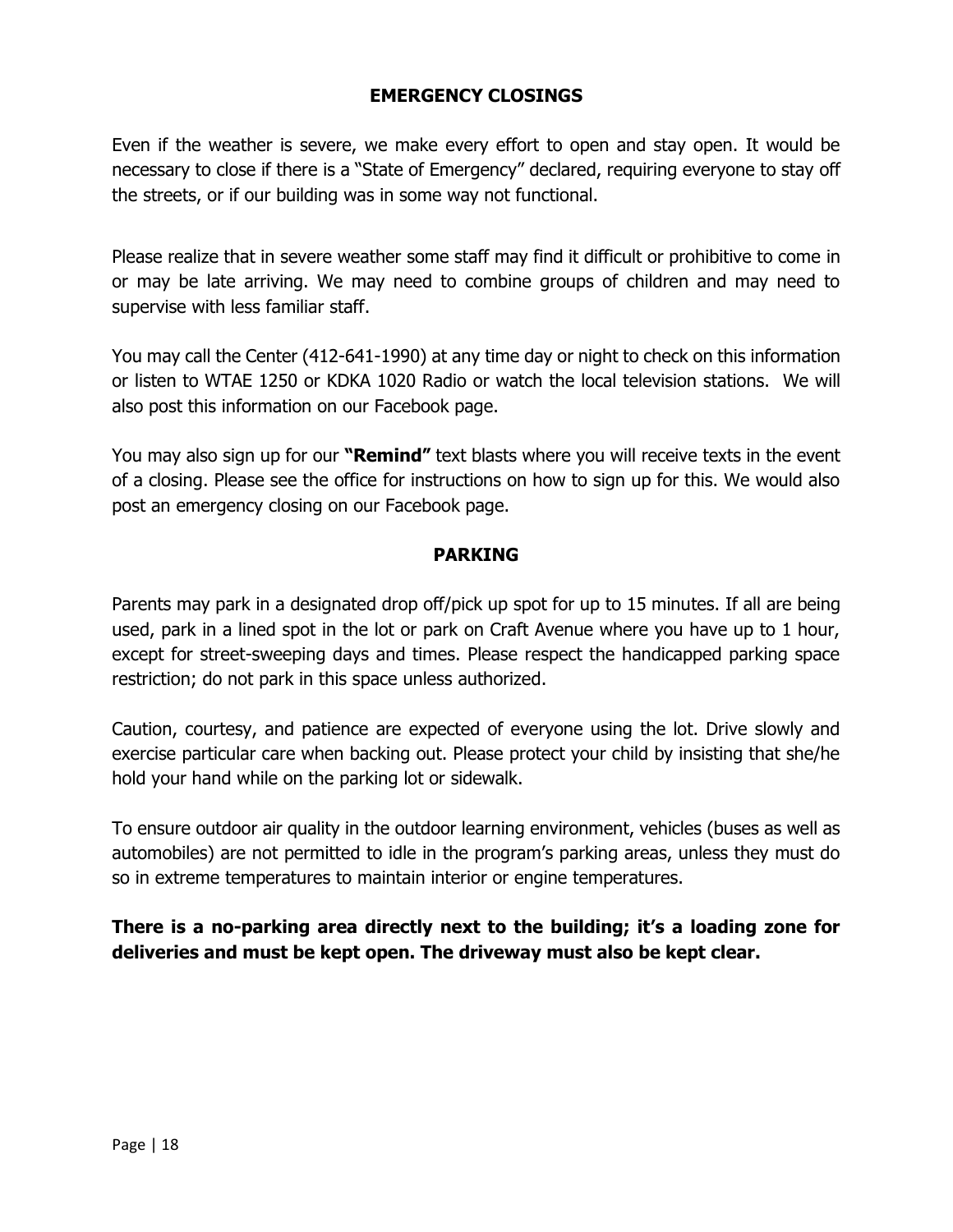# **CHILD ABUSE REPORTING**

It is important to let you know that according to Pennsylvania State Law, the Director and all staff are mandated reporters when they suspect that a child in their care has been abused or neglected. If a staff member is suspected of abuse or neglect, the staff will be removed from caring for that child until an investigation is completed. If the report is unfounded, the staff will resume their regular responsibilities. If the report finds abuse or neglect occurred, the staff member's employment would be terminated. We are required to cooperate fully with the authorities in this regard. The report would be made to CHILDLINE. Please ask the Director for further information pertaining to this law.

# **CHILD ABUSE AND NEGLECT EDUCATION**

Staff are educated on child abuse and neglect to establish child abuse and neglect prevention and recognition strategies for children, caregivers/teachers, and parents/guardians. The education addresses physical, sexual, and psychological or emotional abuse and neglect; recognition of potential signs and symptoms of shaken baby syndrome and abusive head trauma; strategies for coping with a crying, fussing, or distraught child; and the prevention and identification of child maltreatment.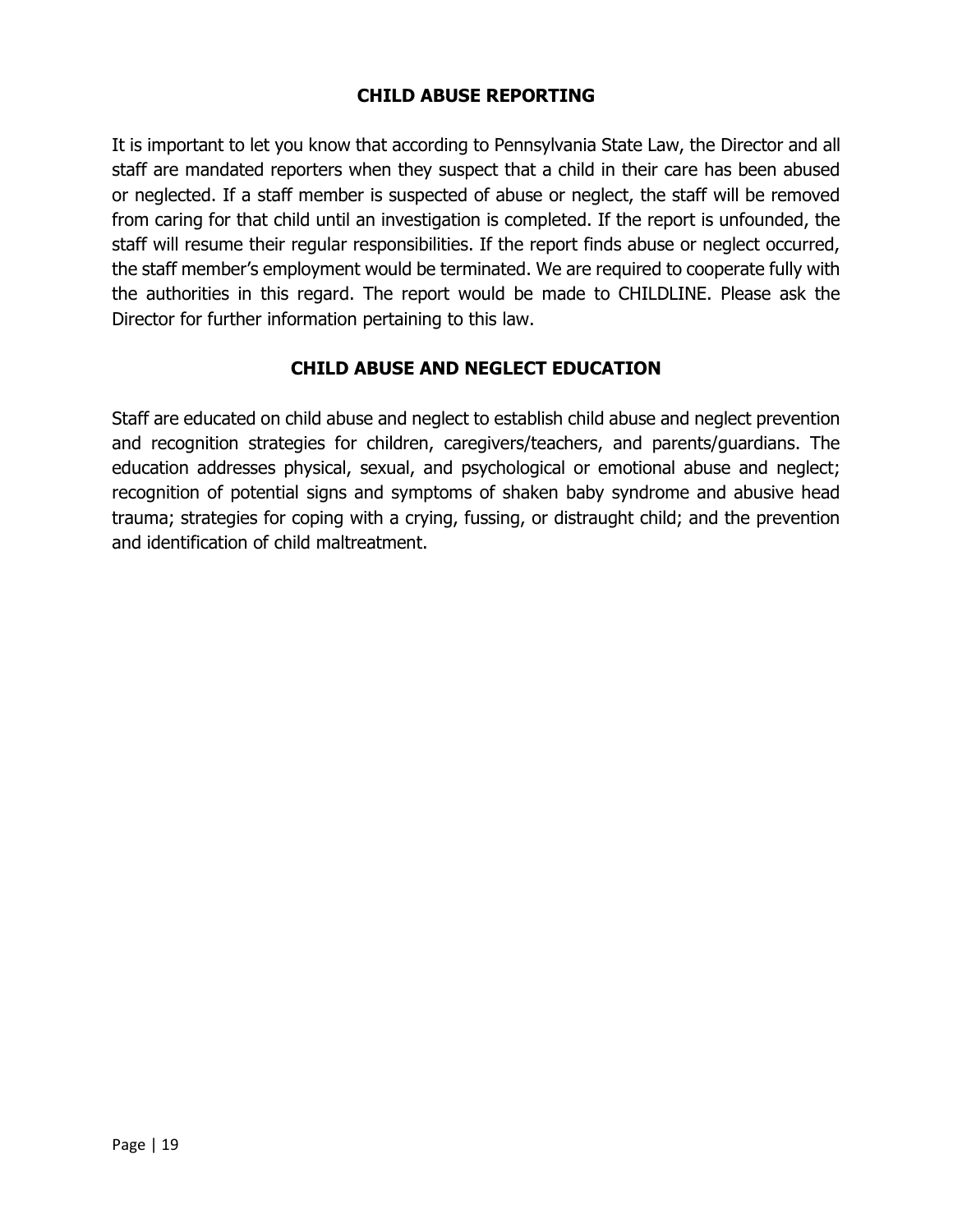# **INFORMATION AND POLICIES ABOUT DAILY LIFE INTHE CENTER**

### GETTING STARTED

Once your child is accepted for enrollment, the process of getting acquainted and establishing the important relationships will begin. Usually in the weeks before the actual start date, the classroom staff call you to arrange getting-acquainted visits. During those visits you and your child meet the staff, discuss any questions, or concerns you might have, and review the daily routines. You will be given a packet specifically for your child's group at this time and in subsequent years. It includes:

- Staff profiles and ratios
- Daily routines
- Communication systems verbal and written
- Developmental milestones information
- Goals for the year
- Activities and program highlights
- Phone numbers for the classroom
- What to bring, the importance of security or transition objects
- Guidance and discipline
- Menus

Getting to know each other  $-$  staff, child, and parents  $-$  allows a sense of trust to begin. Becoming familiar with the space, routines, and expectations helps you and your child feel more comfortable on that first day. Gradually you will meet other families and other staff who are part of the Center community as well.

#### WHAT TO WEAR

When planning for what to have your child wear to the Center, remember that his/her "work" for the day is to PLAY. Depending on his/her age, that can mean building with blocks on the floor, working with art materials such as paint and glue, exploring natural materials such as water, sand, dirt and working on skills such as eating – it can be quite messy! So-it's best to wear PLAY clothes that are casual and washable. We provide smocks for the children, but every inch of clothing may not be covered. Children learning to use the toilet should wear clothes easily removed. Shoes for walkers should be rubber soled for a good grip on climbing equipment; closed toes are best.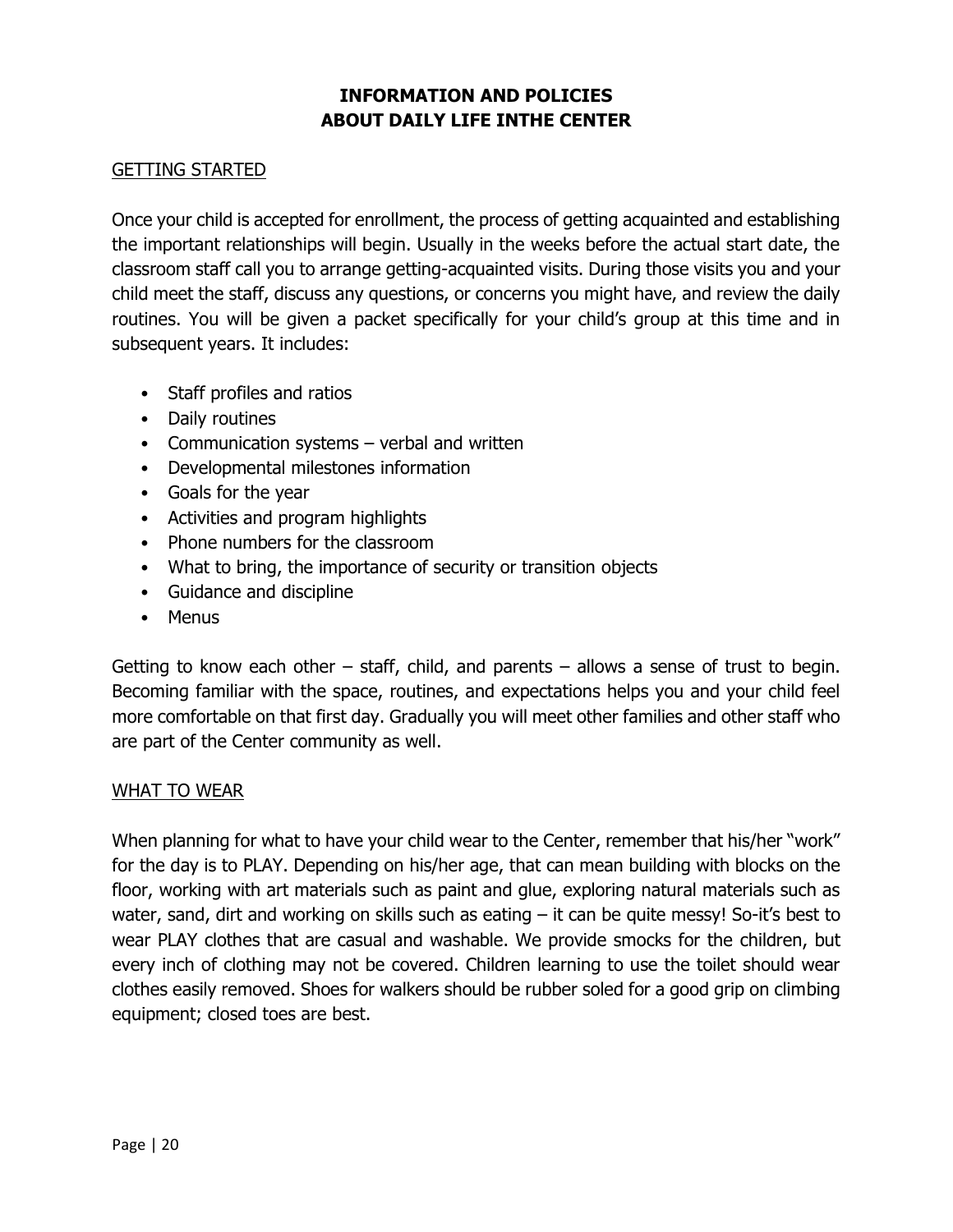Let the weather be your quide for outer wear – we go outside in most weather (above  $25^{\circ}$ ) and below 90°). Wear a hat for sun-protection, boots in the wet weather, etc. Remember that jacket hood strings can get caught on railings and other places children play on or are near; please remove them from your child's clothing.

Every child has a cubby with his/her name on it where personal belongings can be stored. We try to be careful with mittens, hats, etc.  $-$  but if they are misplaced or more than one child has the identical item, it helps if you have labeled everything.

# BEGINNING THE DAY

Mornings can be hectic, but it's important to have an established routine that helps your child make the transition into the group each day. Talking about the children or activities he will do that day can be a helpful topic of conversation on the way to the Center. Once here, saying hello, signing in, putting belongings in his/her cubby, and settling into an activity can be part of a predictable rhythm that feels safe and secure. Please note that early arrivals may be assigned to another room for the first part of the day, moving to their own room as the number of children and staff allow. The staff will make sure you know how that will be handled. Once you are ready to leave, let the staff know so they are available to your child, give hugs and kisses to last all day, and say something like "I'll be back after you have your snack". Then it's best to go, so there is no confusion for your child about whether you've gone or are going. Always say good-bye, even if your child is occupied and calm.

# **COMMUNICATIONS**

Each day let staff know about anything that could affect your child's behavior or needs. That could include anything from a poor night's sleep, to a particularly hectic morning, to a traffic accident you saw on the way to the Center, to illness, to grandma's visit, or to getting a new puppy. Staff do their best job when they have information that could influence their responses to your child and allows them to plan accordingly. During the day you may call in; staff would call you with any significant information.

# **GUIDANCE**

Parents often ask about how we help children in time of conflict or when they act in a socially unacceptable way. Realizing that others have feelings which may differ from their own is an important, but difficult concept for children to grasp. Depending on their own stage of development, they will vary in their ability to look at a situation from another point of view. Conflict may result and often adults must intervene. This conflict presents an opportunity for problem-solving skill development.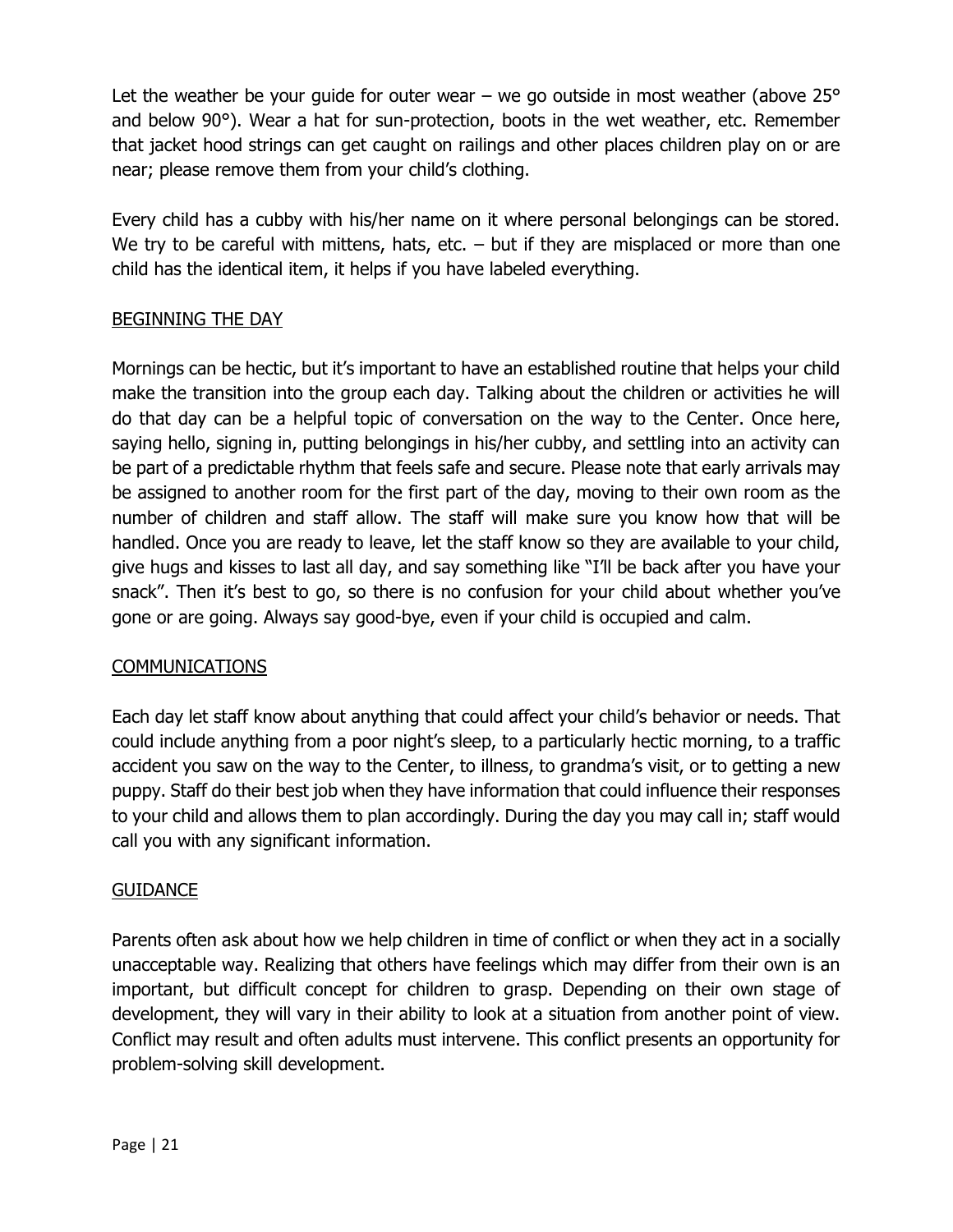Teachers use a variety of strategies to help guide children along the path to inner control of impulses that can lead to unacceptable behavior. With the youngest it is often best to redirect unacceptable behaviors to more positive ones; for example, redirecting the child who wants to climb on the table to the climbing structure. Giving children words to use during conflict and role-modeling allows children other strategies to use rather than to react in a negative physical way. Teachers organize transitions and other parts of the daily routines in ways to minimize the likelihood of conflicts sometimes related to confusion or frustration. Even the environment is considered when planning a supportive program.

Gradually children begin to assume responsibility for their actions. Teachers may point out others' reactions to their behaviors and consequences for unacceptable behavior. Teachers sometimes ask a child to withdraw from a difficult situation, perhaps sitting out for a while to regain composure and talk with the teacher. Parents are consulted in the event of persistent behavioral concerns. Physical punishment such as hitting or spanking is never used at the Center, nor is psychological abuse such as ridiculing or humiliation. Coercion such withholding food or rough handling is also never permitted at the Center. Appropriate use of restraint for safety reasons is permissible. Occasionally, some negative behaviors require additional support such as when the behaviors are detrimental to the safety and well-being of others. In such instances, a parent may be asked to come pick up their child when our methods are not deterring the behavior.

# NUTRITION

The Children's Center will provide for the nutritional needs of younger infants – formula, infant cereals, and beginning foods. Parents are welcome to bring in breast milk and/or nurse here at the center. For all other ages, breakfast, lunch, and an afternoon snack will be served. Menus are posted and provided for each family. The lunch is prepared by the Magee-Womens Hospital Dietary Department and delivered to the Center. Both whole milk and skim milk are available. Whole milk is served to children under 2 years of age; skim milk is served to children 2 years and older. Water is always available to your child. Food is served in pieces appropriately sized.

Our goal is to offer a variety of healthful foods, encouraging your child to try new ones, but never expecting or demanding that he/she clear his/her plate or to drink all of his/her milk. Appropriate self-regulation of eating occurs best when a child can choose from the healthful foods offered and learns to recognize when he/she is full. Meals are served family-style with staff encouraging pleasant conversation and promoting skills such as using utensils, pouring, and serving.

The Center participates in the Federal Child and Adult Care Food Program with meals conforming to those guidelines.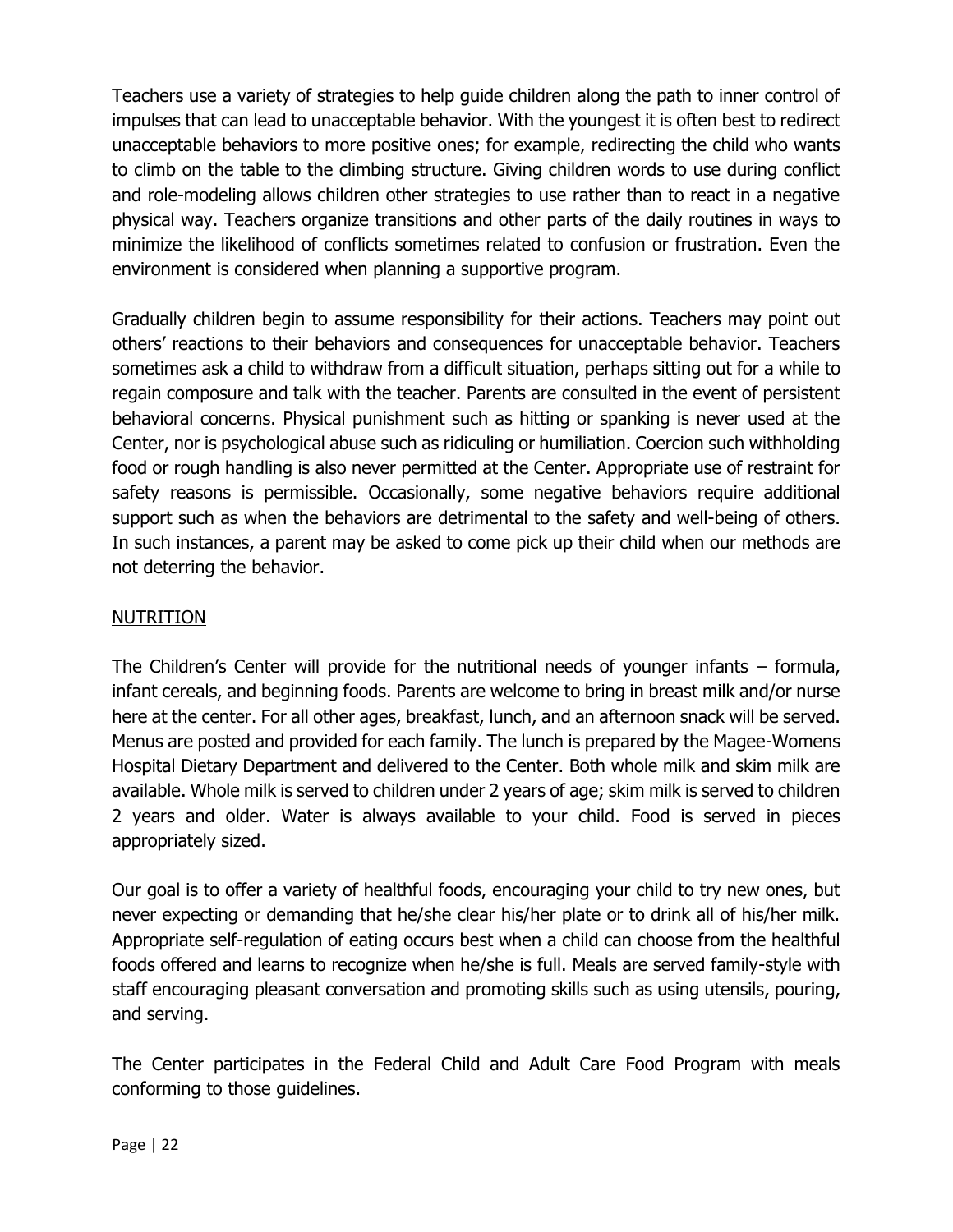### HEALTH AND WELLNESS

The health and well-being of everyone involved at the Center is very important to us. Our goal is to promote health, to prevent illness, and to manage illness responsibly and to the best of our ability. We are committed to meeting this goal by providing a clean environment, healthful food, and developmentally appropriate activities. The Center staff are trained to use first aid and CPR and to recognize symptoms of illness in children. Both children and staff are conscientious about hand washing, the most effective preventive measure to stop the spread of illness. We use guidelines and procedures for managing illness developed in consultation with our licensing agencies and health professionals.

Within 60 days of enrollment, parents must provide the Center with a completed health appraisal form signed by the child's physician. Subsequent health appraisals are to be completed according to the schedule for routine health assessments and immunizations as recommended by the American Academy of Pediatrics. These are Department of Human Services requirements and help to ensure early detection, treatment, and prevention of health problems. The Center is unable to provide care if this requirement is not met. Staff are also required to have a biennial health appraisal.

As mindful as we are, children do become ill. Each case of illness is different, but our focus remains on the child's needs, the possibility of contagion, and the ability of staff to manage the situation, given the particular symptoms and conditions. For example, a child with a mild cold, low fever with a normal activity level can generally be included in the group; a child with a very stuffy nose, persistent coughing, fever and who is very uncomfortable and irritable is unable to stay. We closely observe children for signs of illness as they are greeted and throughout the day. Parents should tell the staff if their child was ill at home prior to attending on a particular day and if medication has been given. If a child becomes ill at the Center, our registered nurse, if available, will evaluate the child and parents will be contacted (please keep emergency contact phone numbers up to date so someone can be reached).

Using the Center guidelines and procedures, the staff and parents work out a decision for the appropriate care of the child which may include sending the child to the Get Well Room or sending the child home; ultimately it is the Center's decision whether to accept the responsibility for caring for an ill child.

Parents must plan ahead for alternative care for an ill child. In the case of most mild illness, the Get Well Room at The Children's Center of Pittsburgh can be used. Parents should call the Center if their child will be absent due to illness so we can adjust plans accordingly, and alert other parents of exposed children if necessary.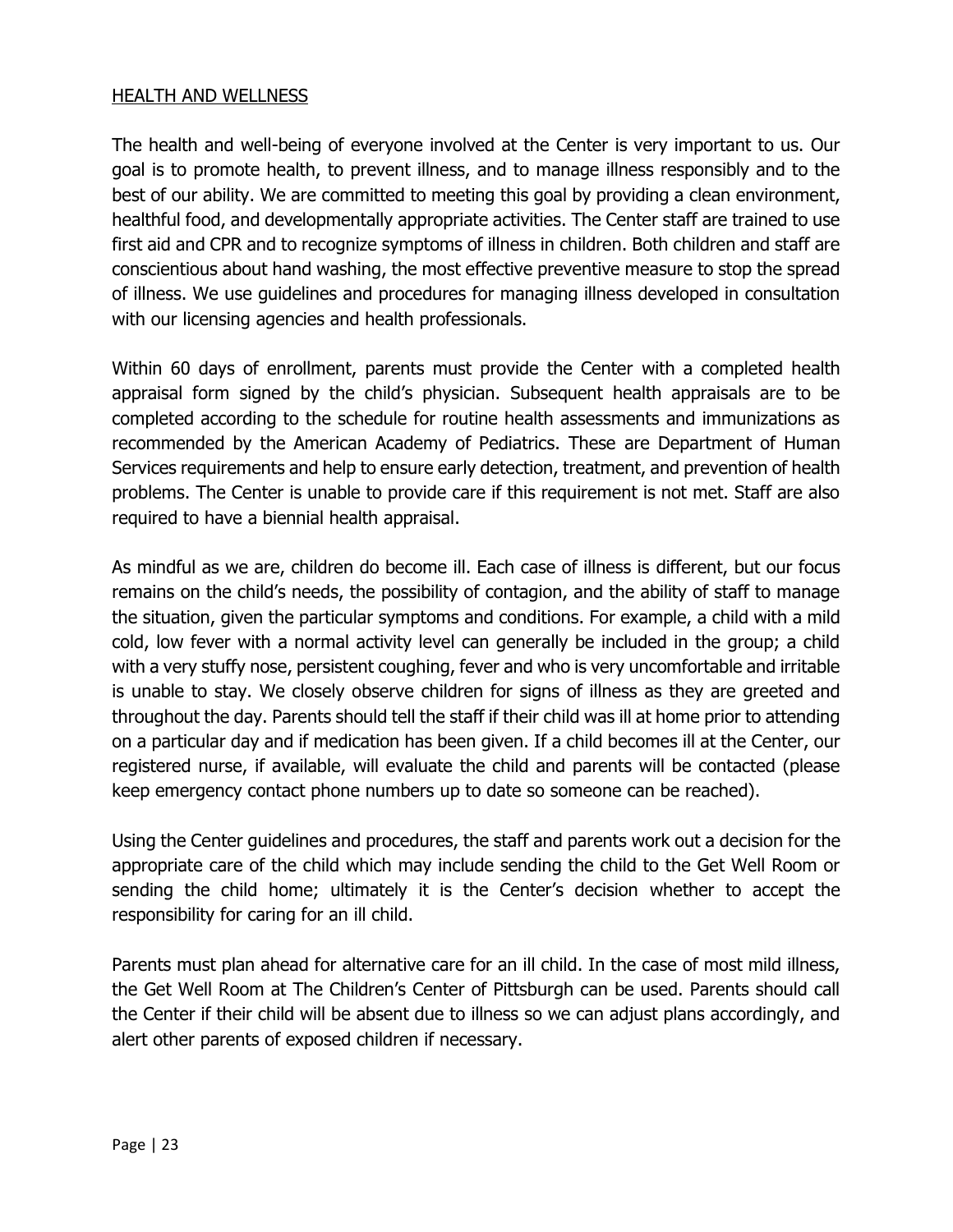# These are some general guidelines used for determining situations when children may be temporarily excluded:

- The illness prevents the child from participating comfortably in activities as determined by the staff of the child care program or school.
- The illness results in a greater need for care than the staff can provide without compromising their ability to care for other children.
- The child has any of the following conditions, unless a health professional determines the child's condition does not require exclusion:

Appears to be severely ill: lethargy, lack of responsiveness, uncontrolled coughing, irritability, persistent crying, difficult breathing, or having a quickly spreading rash.

*Fever:* Oral temperature 101° or greater, rectal or eardrum temperature 102°F or greater (no rectal thermometers are used at the Center); axillary (armpit) temperature 100°F or greater; accompanied by behavior changes or other signs or symptoms of illness; until condition is resolved or medical evaluation indicates inclusion.

Fever is defined as an elevation of body temperature above normal. The presence of fever alone has little relevance to the spread of disease and may not prevent a child from participating in the program. The height of the fever does not necessarily indicate the severity of the child's illness.

Generally, young infants show less fever with serious illness than older children. Infants and children older than 4 months are excluded whenever fever is accompanied by behavior change, signs, or symptoms of illness. Infants 4 months old and younger are excluded by axillary temperature above 100° and should be evaluated by a physician even if there has not been a change in their behavior.

Uncontrolled diarrhea: that is, increased number of stools over usual pattern, increased stool water, and/or decreased form that is not contained by the diaper, until diarrhea stops. Persistent diarrhea should be evaluated by the child's physician.

Vomiting illness: Two or more episodes of vomiting, until vomiting resolves. Persistent vomiting should be evaluated by the child's physician.

Mouth sores with drooling: unless a physician determines the condition is noninfectious; may return when physician gives permission or condition is resolved.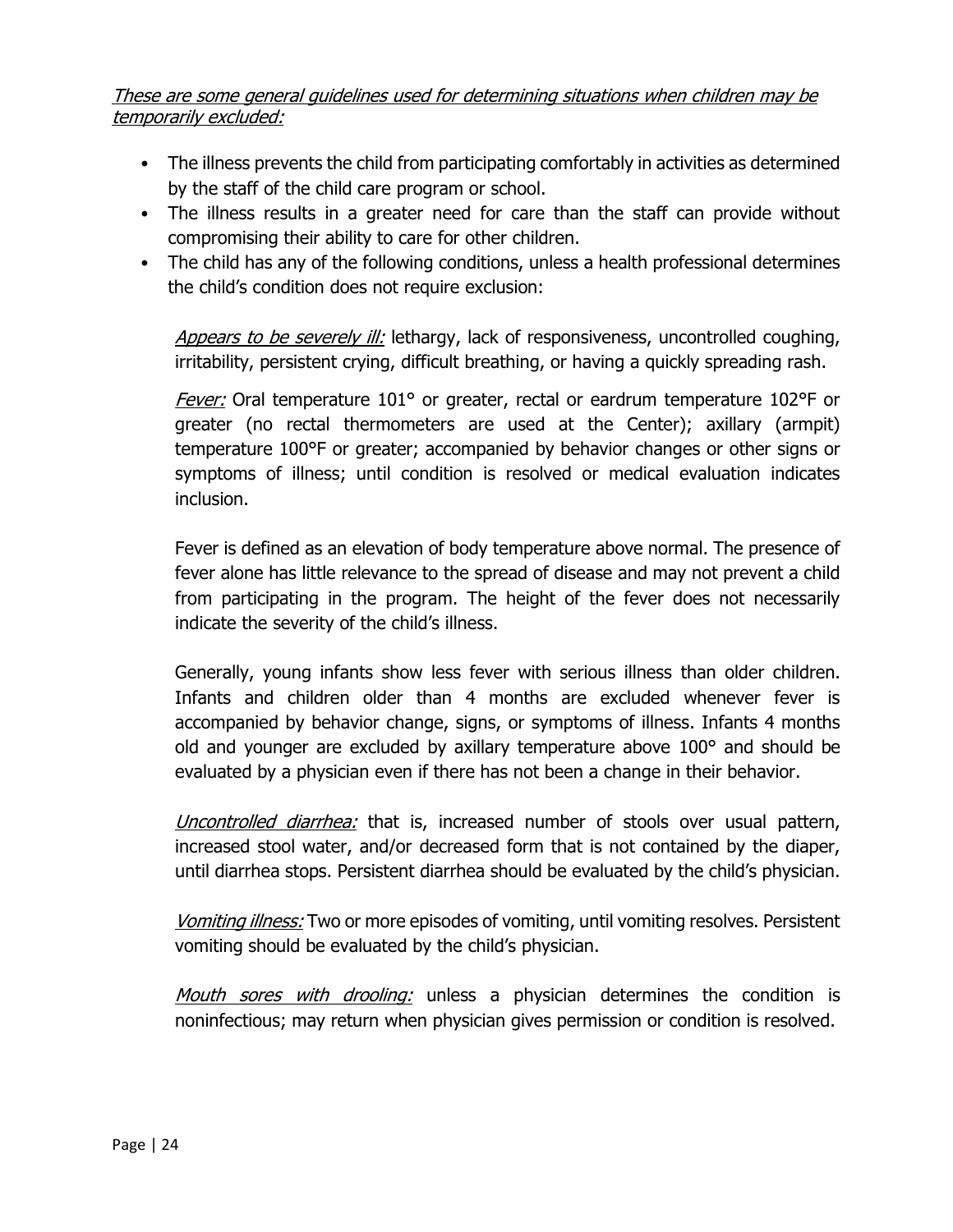Rash with fever or behavior change: until a physician determines that these symptoms do not indicate a communicable disease.

Scabies, head lice, or other infestation: until treatment has been initiated, and disinfestation is accomplished. Head lice nits must be removed by hand; the shampoo **alone** does not remove the nits.

Impetigo: until 24 hours after treatment has been initiated and affected area must be covered.

Strep throat or other streptococcal infection: until 24 hours after initial antibiotic treatment.

Chicken Pox: **must be home** until all eruptions have completely scabbed (usually at least 6 days from onset of rash).

Conjunctivitis: if the eye(s) is red, very swollen or discolored, with thick white or yellow discharge, itchy and/or painful, physician should evaluate to recommend treatment; may return 24 hours after treatment is started and child feels well.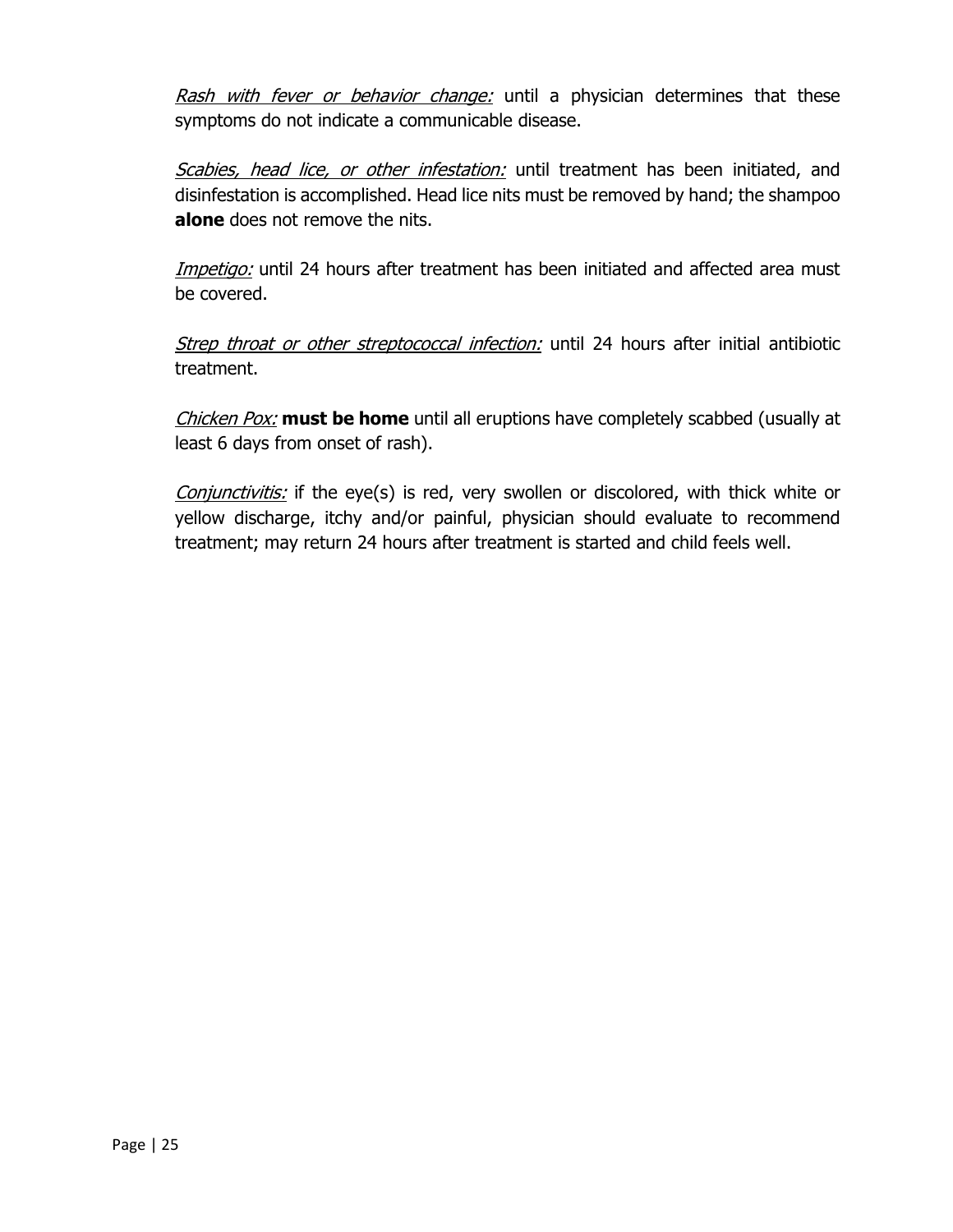## GET-WELL ROOM PROCEDURES

The Get-Well Room is available for the care of your child when he/she is mildly ill. You are automatically registered for the Get-Well Room when you enroll at the Center. Please call the Get-Well Room (412-641-1267) between 7:00 and 7:30 a.m. on the morning of your child's illness to make sure it is the appropriate place for meeting your child's needs that day and to make sure space is available.

### If your child becomes ill while at the Center, the following procedures will be followed:

The caregiver will discuss your child's symptoms with the nurse or Get-Well Room caregiver. After the nurse has observed your child and checked her/his temperature, she or your child's caregiver will call you and discuss the options, which could include returning to the classroom for further observation, checking with the pediatrician, staying in the Get-Well Room (if space is available), or going home. There are some conditions which do require exclusion immediately. Please refer to the Health Policy.

# If your child becomes ill while coming to the Center or if you have given your child Tylenol or cough/cold medication that morning:

Please alert the room staff and go to the Get-Well Room so a care plan can be worked out for the day. The plan may include returning to the classroom for further observation, staying in the Get-Well Room, checking with the pediatrician, or going home.

# If your child has been ill, and not attending the Center especially with chicken pox or another contagious disease, and appears ready to be at the Center:

Please stop by the Get-Well Room to have the nurse check your child. Generally, if your child is able to fully and comfortably participate in the days' activities, then she/he can be in the classroom again.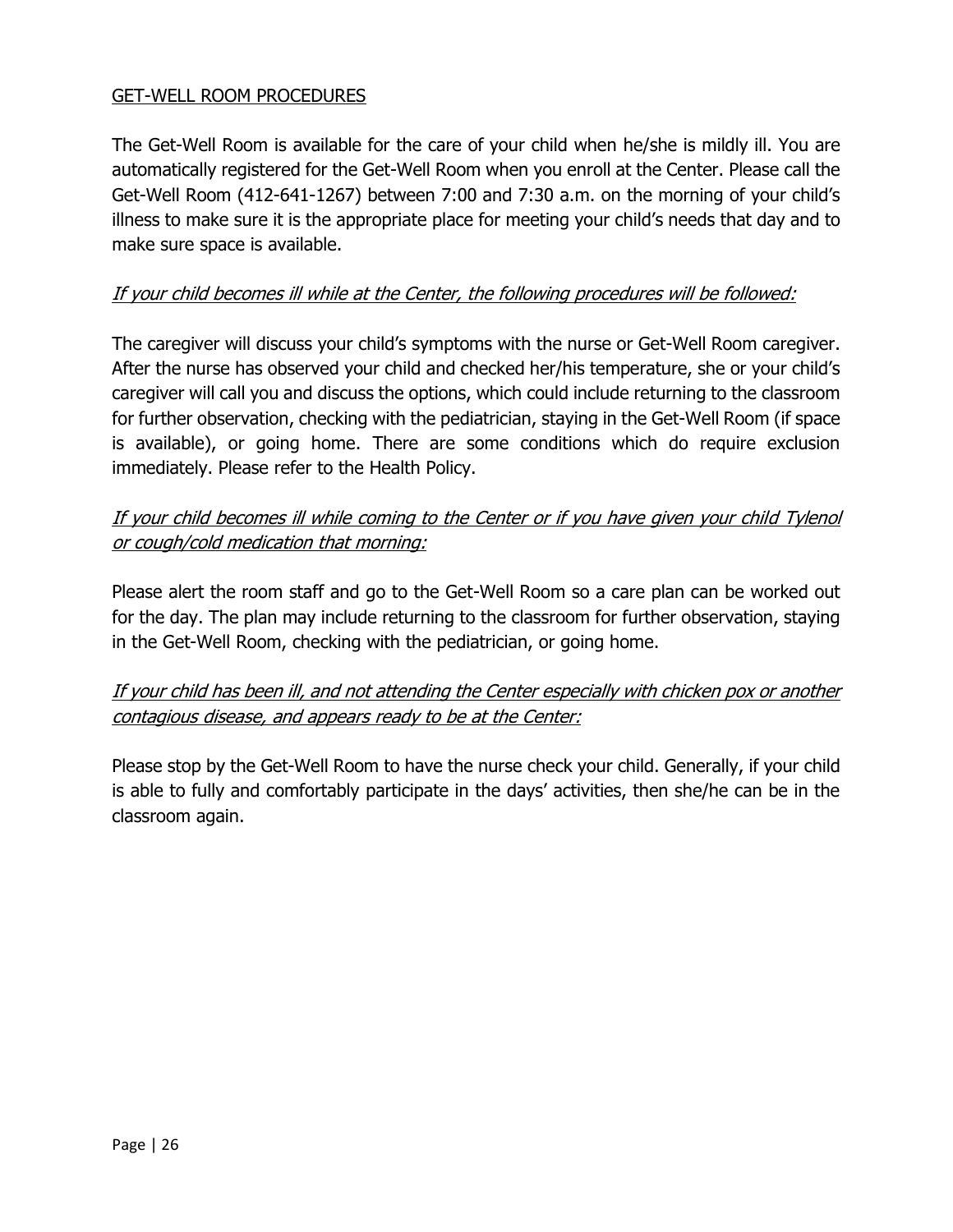### **MEDICATIONS**

In order to keep our children as safe and healthy as possible, The Children's Center policy limits the use of medication. Parents are asked to request the administration of medicine only at those times when absolutely necessary. Please follow the guidelines below when determining whether to ask us to medicate your child.

A signed and dated "Medication Log" form (available in each classroom), defining dosage, directions, and reason for administering the medication, must be completed by the parent/guardian before any medication can be administered at the Center.

Prescription medication is given only when there is a medical need due to illness; and/or when there is a standing order from a doctor with a specific start and end date. This medication must be in the original container and labeled with the child's first and last name, name of the drug, dosage, directions for administering and storing, date of the prescription, and the physician's name.

Non-prescription (OTC) medication is given on a very limited basis and its use is discouraged at our Center. Examples of OTC medications that might be deemed necessary include Benadryl for allergies, or an anti-itch cream for a skin disorder. The same information that is provided for a prescription medication is required for an OTC medication.

A **Non-Prescription (OTC) Medication Request Form** is available in the front office; it or its equivalent must be completed before the medication can be administered.

Tylenol/Ibuprofen: These types of medication fall under the same regulations as other OTC medications and must be accompanied by a form with a specific start and end date as well. Tylenol/ibuprofen can be given only under the following circumstances:

- Upon parental request, for an axillary (under the arm) fever of 100 degrees or above, when the parent or guardian is on the way to pick up their child from the Center.
- When there is a medical condition (such as a broken bone) and a doctor has signed a note with a specific start and end date.
- Teething in infants after other comforting methods are taken and a doctor has signed a note with a specific start and end date.

The staff member administering the medication will complete the second half of the Medication Log indicating the time it was given, the dosage, her/his initials, and other information specified on the sheet. She/he will ensure that the amount/dosage listed on the Medication Log matches what is listed on the prescription label. If it does not, she/he will confer with the parent.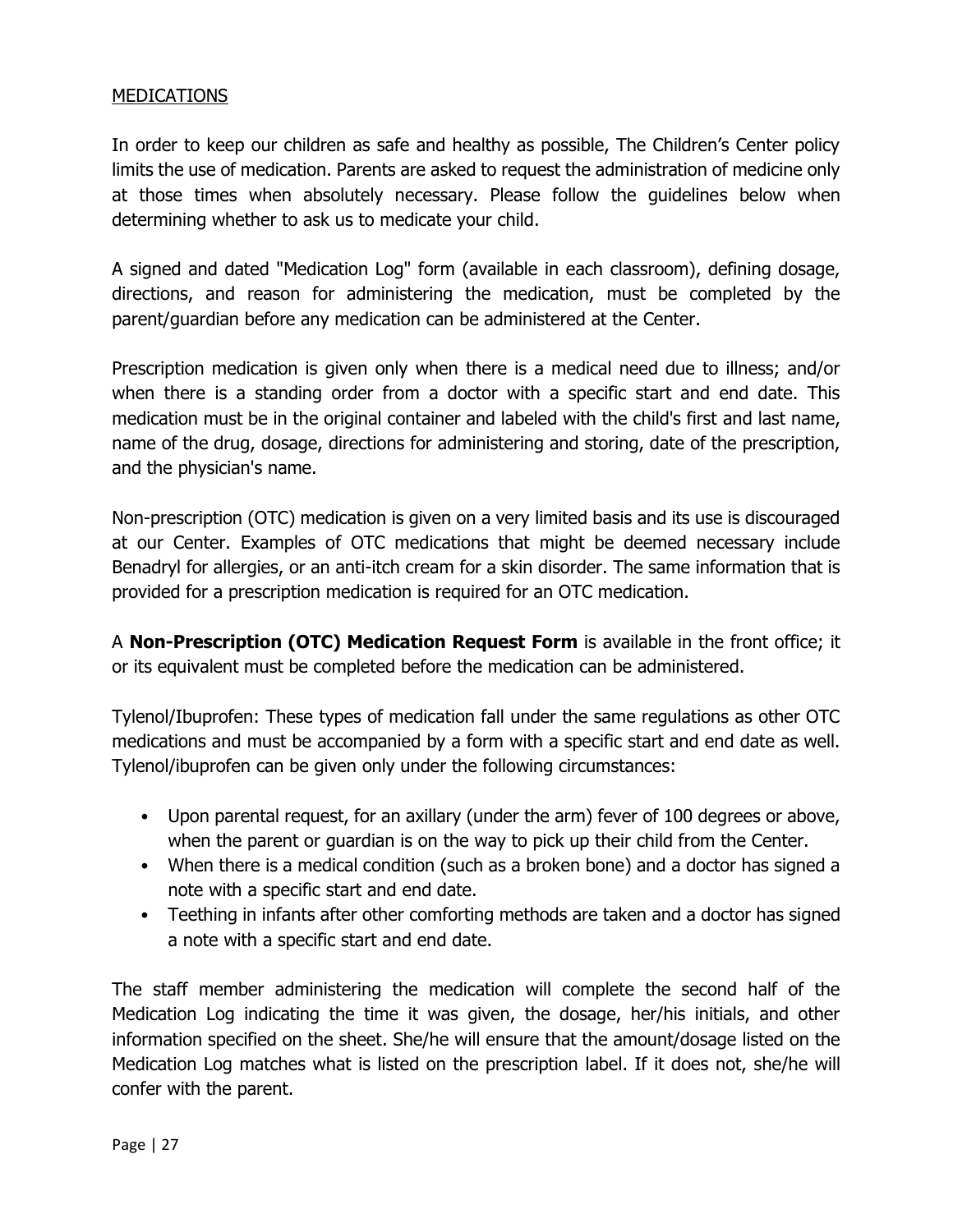All medication will be kept under lock and key. Medication requiring refrigeration will be kept in the kitchen refrigerator in a labeled container. Parents are asked to make staff aware of the need for refrigeration when the medication is brought to the Center.

## SMOKING

Smoking and the use of tobacco is prohibited in UPMC owned or leased facilities, buildings, passageways, and parking garages. For everyone's health, safety, and comfort, smoking is not allowed anywhere on the Center premises including the sidewalk and the parking lot.

### **SECURITY**

All doors to the building are locked from the outside. At the entry door is a security system activated by your Parent ID Badge (if you have one). There is also an intercom at the door to be used by visitors or those who forget their card**. Please do not allow access to anyone whom you do not know. Ask them to wait at the door and use the intercom. Let the office staff know if someone is waiting there or if they happen to come in with you.**

Magee-Womens Hospital Safety and Security Department officers are available to us and conduct our monthly fire drills. There is a phone on the outside of the building, the back left corner, in a yellow box; it has direct access to the Security Department.

# SAFETY/ACCIDENTS/EMERGENCIES

We attempt to maintain a safe "child-proofed" environment, which allows your child to move about her room without much restriction. Outlets are covered, sharp corners padded, and equipment and toys are kept in good repair. Still, accidents may happen even with the best supervision. Depending on the degree, the staff response could be a hug, a check-in with the Get Well Room nurse, a call to you, or a call to 911.

A plan has been developed for emergencies. It is posted in every classroom and in the office.

An incident report is to be completed for any accident or injury your child incurs while in our care. You will be asked to read it and sign it.

Fire drills are carried out monthly, with the assistance of UPMC Magee-Womens Hospital Safety and Security Department. Unless the weather is severe, we practice evacuation of the building as well. In the case of a fire or other situation requiring evacuation we would go to Magee where space would be provided for us; you, the parent, would then be called to let you know the details. If you are in the building when the alarm sounds, please proceed to the nearest exit with your child, staying outside until given approval to go in.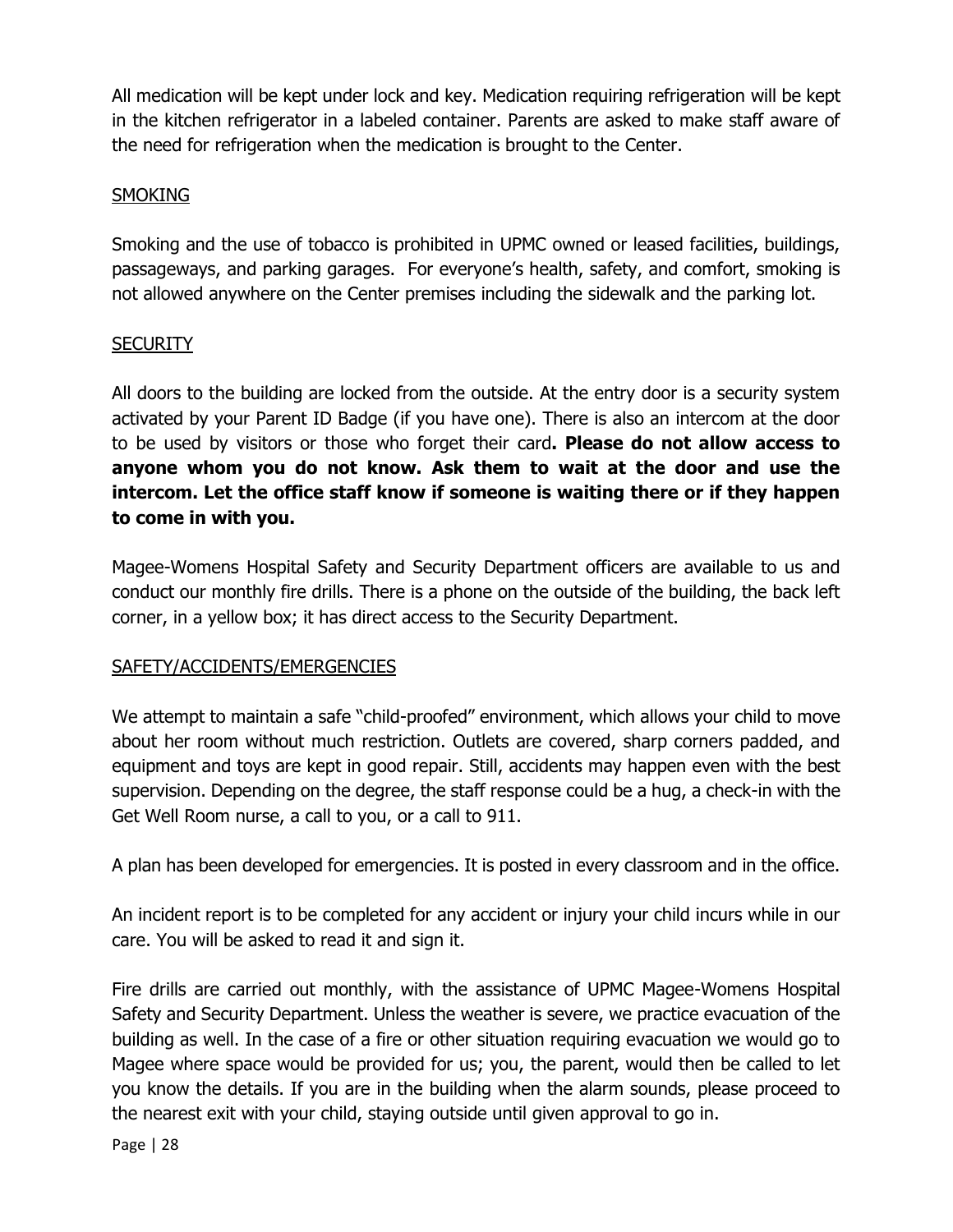Remember that you are responsible for signing your child in and out on the Arrival and Departure Sheet. Until you sign in and after you sign out, your child is your responsibility. Please keep your child with you at all times to ensure his/her safety. Do not allow your child to go to any area without your supervision.

# DROP OFF AND RELEASE OF CHILDREN

There are several places on the enrollment forms that give you the opportunity to note who, beside parents, are allowed to pick up your child from the Center. Please bring that person to the Center sometime to help them know where to enter and to meet staff. Always alert staff if you are having someone else pick up your child and complete the authorization form. If we have not met that person, they will be asked for identification. In the event that you would need to call and alert us of an alternative pick-up person, we will verify the arrangement by calling you back at your usual work number. Make sure you alert us, also, if you want to make a change of those persons authorized for pick-up of your child.

### NAPS AND REST TIME

It is important that your child have quiet and restful parts in his/her busy day. Infants are on their own schedules. Older children are usually ready for one nap a day, after lunch. Quiet, soothing music is often played. The room is made less bright, and staff sit with those who need help to relax into a restful time. Generally, the children awaken after an hour or two and can participate in quieter activities until everyone is up. Please discuss any particular sleep or rest needs or concerns with your child's teacher. The Center provides rest equipment, a crib or mat, and sheets which are laundered weekly or more often if needed.

# TOILET LEARNING

Between two and three years of age many children become physically and emotionally ready for learning to use the toilet. It's an especially important time to have frequent communication with staff so there is consistency between home and Center. A relaxed, encouraging approach based on evidence of readiness in your child seems to work best. Please see your classroom packet for more information and discuss this with your child's teachers as appropriate.

### BIRTHDAYS AND OTHER CELEBRATIONS

It's important to celebrate and cherish the life events and milestones which can sustain and enrich us. Many holidays are celebrated and discussed with children who are old enough to understand them more fully. Sometimes staff plan get-togethers which include all parents and children.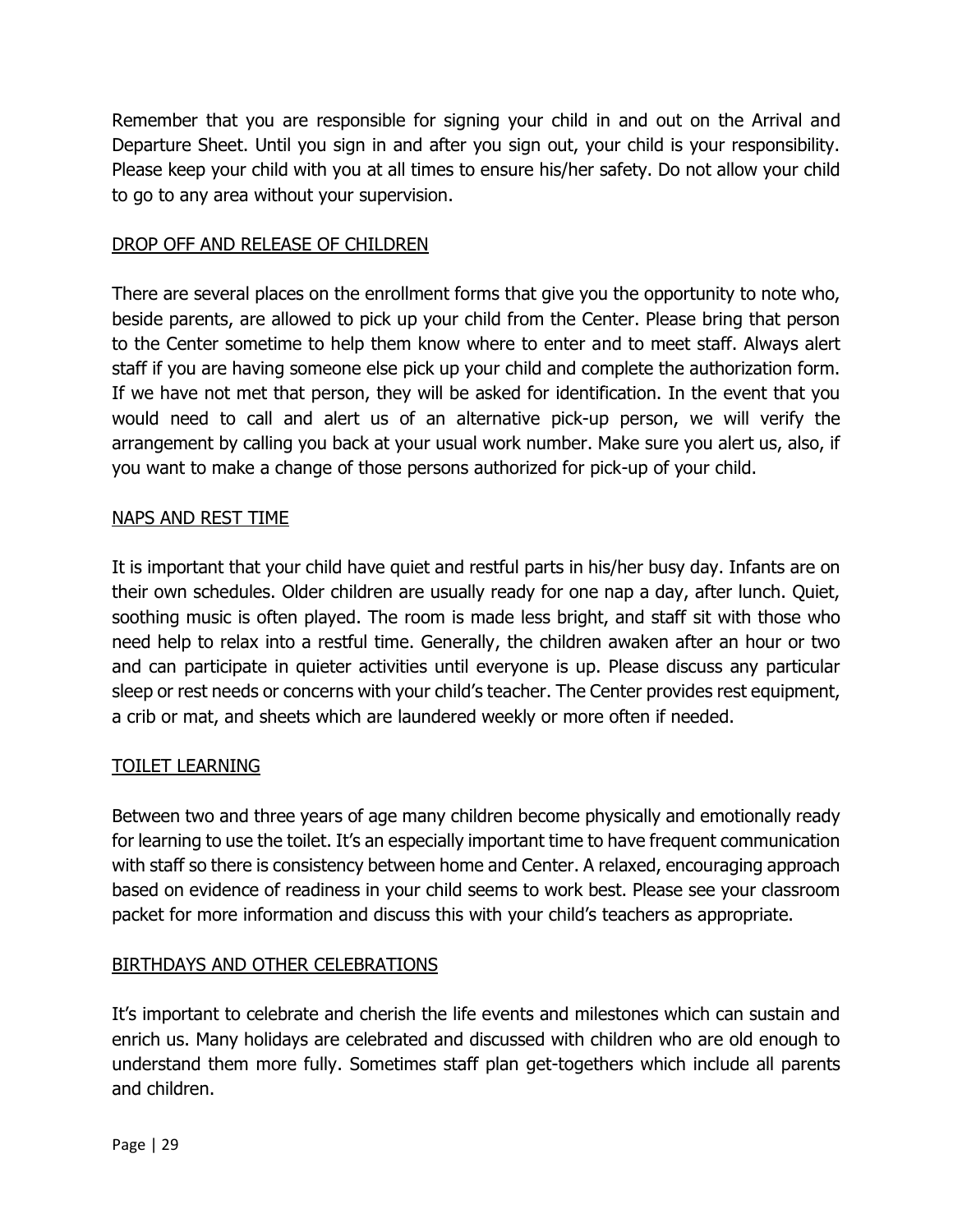Due to allergies and dietary restrictions, we do not allow special food or treats to be brought into the Center. Staff will create a special snack for that day to recognize your child's birthday. Latex balloons are not permitted. We usually celebrate with singing and special books and handmade cards. Clowns or other costumed figures may frighten children and are not permitted.

# TOYS FROM HOME

Except in cases of necessary security items such as a pacifier, small blanket, or special stuffed animals, we ask that toys and books from home be left at home. Sometimes a child cannot seem to get in the car without a home toy, and in these cases, we request that the toys be left in the car. The exception to this is if you child's classroom has a Show and Share Day. In this instance, the toy brought from home must not represent violence as such toys encourage violent play in group settings. Toy weapons or any toys with projectiles are included in this category. In any case when bringing an item from home, be sure to clearly label the item. We cannot be held responsible for lost or broken toys.

# VIDEOS AND OTHER PASSIVE ENTERTAINMENT

Children at these young ages learn best by doing and by having hands-on, direct experiences. Watching videos can be fairly passive and abstract in nature. Therefore, videos will be shown at the Center very infrequently and selectively, when the content is relative to a particular curriculum area of interest or is in real-life form such as real baby animals, construction vehicles, etc. We would use the tapes to supplement hands-on experiences, and preview them for quality, appropriate length, and content. To develop critical viewing skills, there would be discussion with children about what is viewed.

# WALKS AND FIELD TRIPS

Neighborhood walks, family outings and age-appropriate field trips are an extremely important part of our program. Children then get to see, smell, and touch firsthand the world around them, which is the way they learn best. Providing stimulating opportunities for children to see and experience something in a new or familiar place, followed by time to recreate it through play and art is a powerful way to help children grow and learn. Walks and trips also provide great physical experiences and exercise which promote health for children and staff as well. They provide opportunities to learn of pedestrian and passenger skills. Last, but not least, they provide a means to comply with the Department of Human Services licensing regulation which states:

§3270.114. **Outdoor activity**. "Weather permitting, children shall be taken outdoors daily."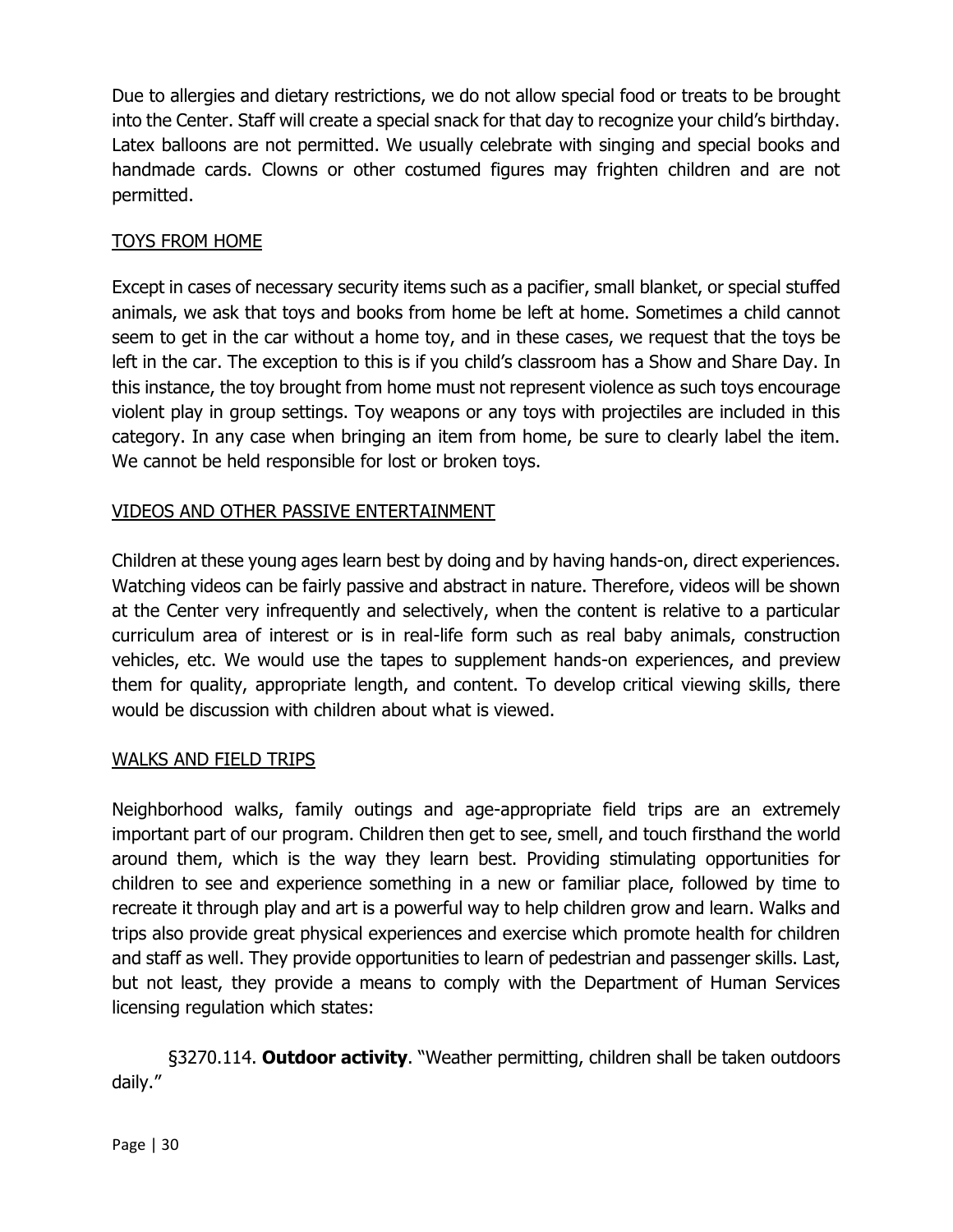Understanding the value of walks and trips is a first step. Next, and vital to a successful, safe time away from the Center, are preparation and careful planning for which the staff are responsible. They will inform you of field trips and special family outing days. Depending on the age, children may be transported by stroller, van with seat belts or bus. Staff will inform you of the means of transportation and other details. A minimum of two staff must go with children no matter how small the group is.

# ENDING THE DAY

At the end of the day, your child's response to your arrival may range from joy to seeming to ignore you or resistance to leaving. In any case, a friendly greeting, a chat with the teacher about his day, a reminder that "we'll be leaving soon", and good-bye until next time usually help make the transition smoother. Please note that children who are here past 5:30 or so may join another group in their area as the numbers of children diminish. The staff will inform you of the arrangement.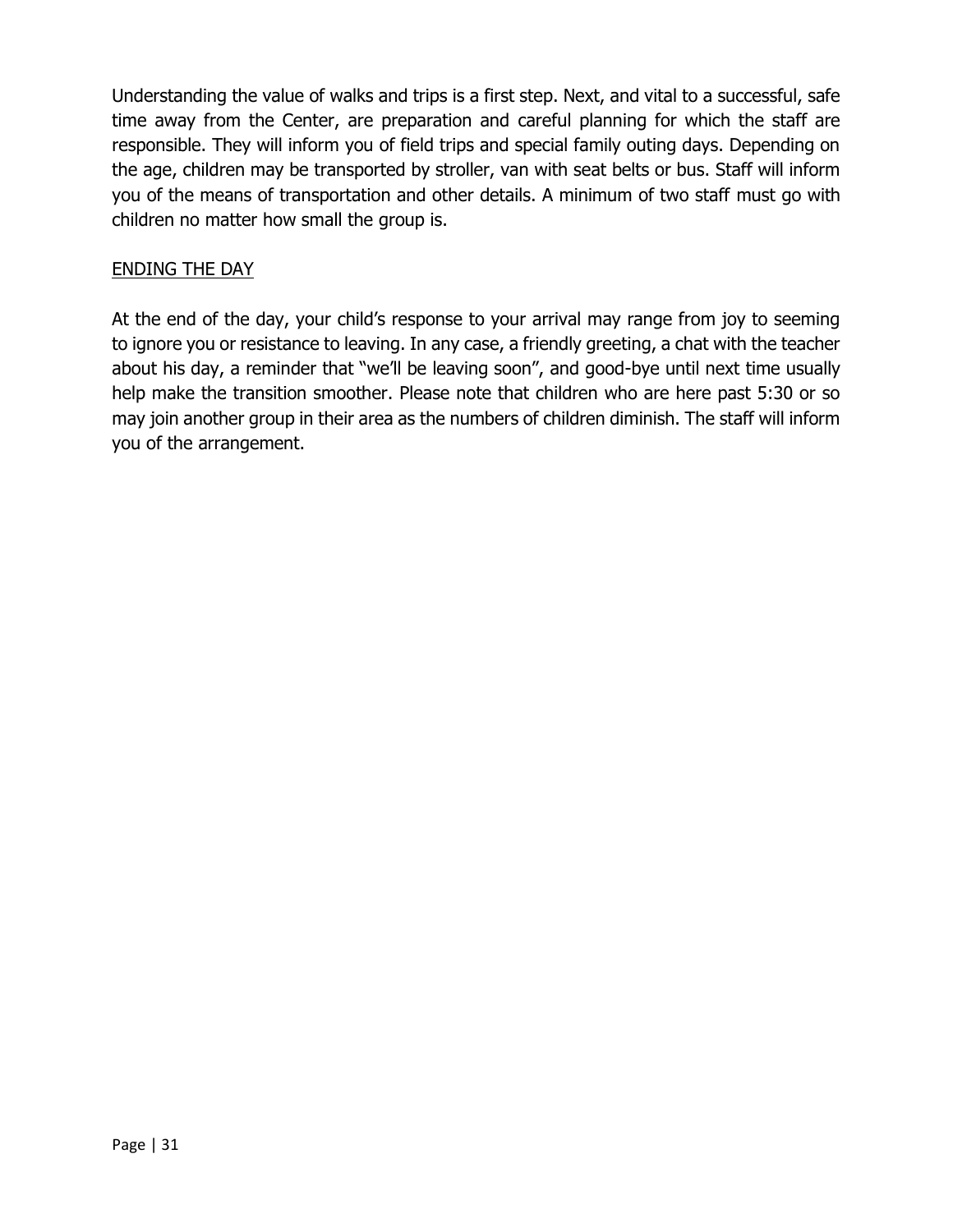# **INFORMATION ABOUT LESS FREQUENT HAPPENINGS**

## TRANSITION TO THE NEXT GROUP

In late winter and spring, we start to make plans for September. We assess who will continue to be at the Center and their schedules. Over the summer your child will spend time getting to know the next group's teachers and the room. He/she and his/her group generally move together the first day of September to the next age group where they stay for a year. As the group sizes grow to meet the social needs of the children, there are sometimes clusters of children from one group who are placed in different rooms from each other in order to meet enrollment or developmental needs.

During the transition we talk with parents and keep you informed about the progress of getting acquainted and what you can expect in your child's next age group. The children generally are excited by the prospect of a new room and sense their growth and readiness for a change. Make sure you get comfortable with it, too, by asking for clarification and more information as needed.

### CHILD ASSESSMENTS

The Children's Center of Pittsburgh uses both formal and informal methods to assess a child's growth and development. Teachers observe all facets of development, including intellectual, linguistic, social-emotional, and physical development, on a regular basis. Observations are authentic and on-going over time and done by a teacher with a pre-existing relationship with the child. Children may be observed individually or in groups. Portfolios are used to collect data and work samples. This information is used to plan effective individualized instruction for each child and to inform planning for overall program improvements. Teachers receive annual professional development to ensure they are using the most reliable and accurate means of assessment. TCCP uses the Ages and Stages screening tool for all children entering the program as well as Ounce and Work Sampling System as it aligns with the instructional goals and approaches of the Creative Curriculum. If you have any questions on any of the assessment methods, please bring this up with your child's teacher. This may also be discussed at the Getting To Know You conference at the beginning of the school year.

# PARENT/TEACHER CONFERENCES

We require that conferences be held at least twice a year, in the early Fall and in the late Spring. You may request a conference at any time, in addition to these planned times. At conferences, the teachers and you discuss your child's progress and needs and plan for meeting those needs. You will receive a written report at each conference. With older children, a portfolio of art and other saved work is reviewed. A "Getting to Know You" conference is also offered at the beginning of each year. Parents sharing their observations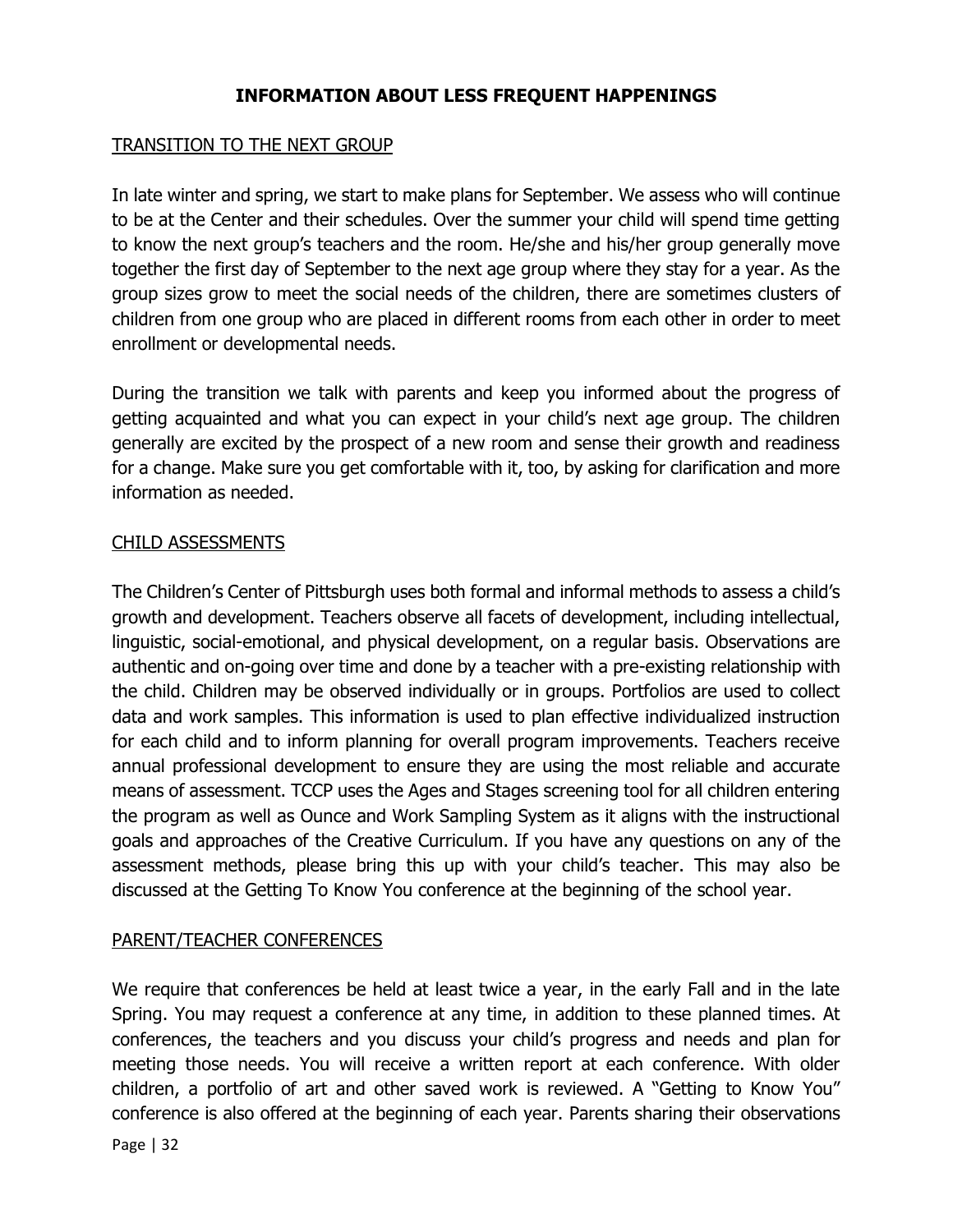and any concerns they may have about their child's progress are part of the important partnership between teachers and parents. This leads to better planning for the needs of each child. The Children's Center uses the Ages and Stages screening tool as well as Ounce and Work Sampling as a means of assessment. Conferences may be suggested upon completion of an Ages and Stages screening to inform parents of the results.

## EVALUATING THE PROGRAM

In addition to the availability of all Center staff to hear and respond to parent ideas and concerns, there is a formal evaluation survey sent out to families each year in March. It asks for comments regarding how well the program meets your needs and for any improvements needed. This feedback is critical in maintaining a high-quality program.

### REFERRAL SERVICES AND OTHER RESOURCES

A list of a variety of referral services is available from the Director. It includes support groups and individuals or agencies who help children and families deal with difficult issues.

In the reception area you can find referral information as well as magazines and brochures on topics such as child development and what to look for in a high-quality center. A file with articles regarding child development, help with school choices, birthday party ideas, places to visit, and issues such as temper tantrums is available.

The teachers observe and document each child's activities, interests, and behaviors. Specific needs are addressed via planning using the observations and the Ages and Stages screening tool. Activities and experiences are provided for children to support their growth and development in all areas.

If there are ongoing and consistent concerns about a child's development and needs, team discussions and additional conferences with parents will determine next steps to take on the child's behalf. If it is determined by the teachers, Program Manager, and parents that additional supports are needed, parents will be encouraged and supported as they seek all available services for their child, such as screenings, evaluations, and therapeutic interventions. In some cases, inclusion support will be required because it is not always possible for the Center to provide extra staff to assist with the child's special needs. If it is determined that additional services are needed, the teachers and administration will work closely with the service providers and family to collaborate on strategies to implement with the child and plan for the activities that will be supportive. All conferences and planning will be documented, and all will remain confidential.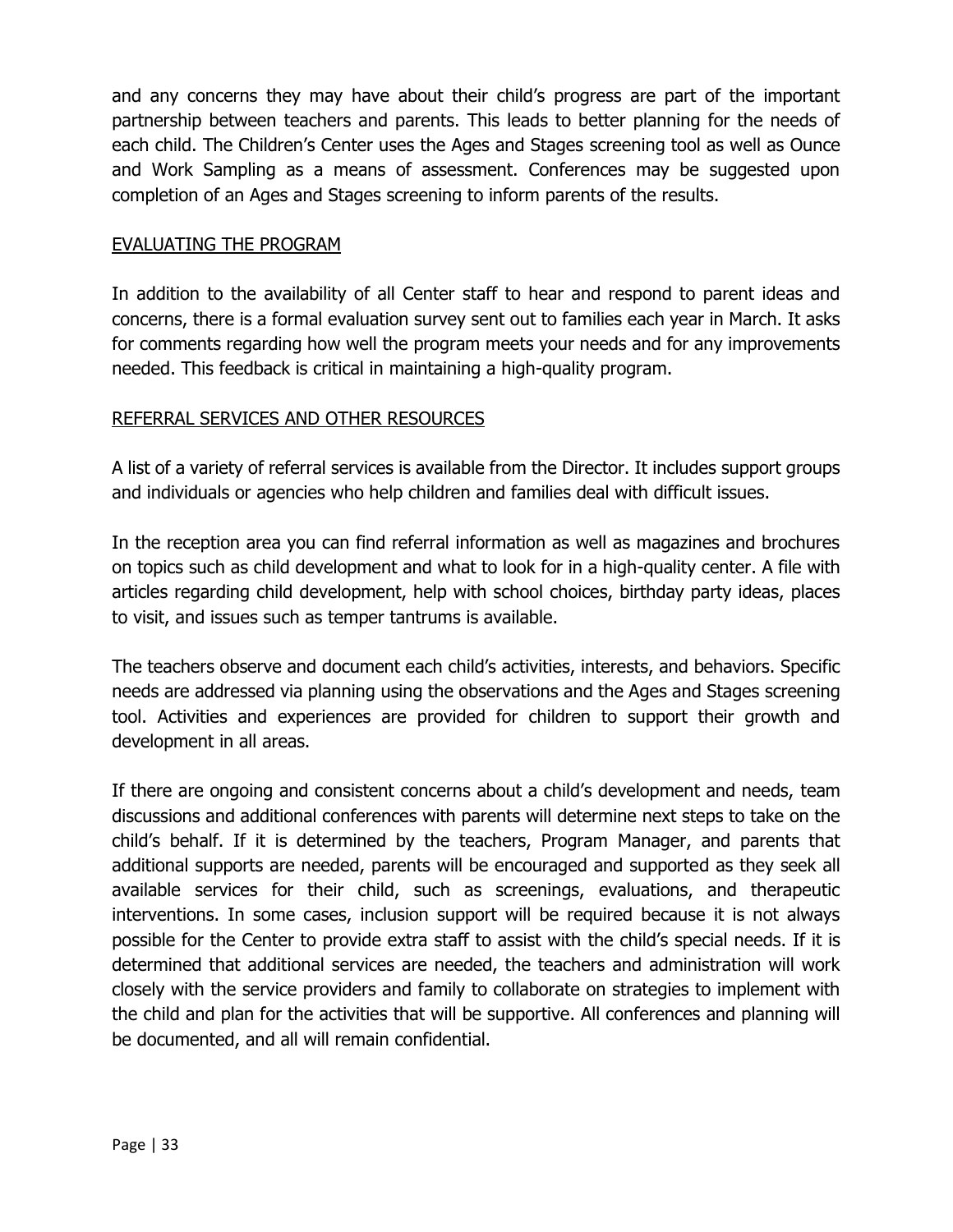If a child is enrolling at the Center and has an Individual Family Service Plan or Individual Educational Plan, parents should share that with the Director to ensure that the services needed will be continued. In the event that additional support services are not successful, and it is determined that enrollment at The Children's Center is not in the best interest of the individual child and/or other children, the Director will work with the parents to find another child care arrangement.

## SUSPENSION AND EXPULSION

Trainings and support are provided to staff that encourage evidence-based prevention strategies to promote positive behavior with children. The Center collaborates with community agencies to align resources and intervention services if needed. Children that need to be removed from their classroom due to behavior that is causing a safety threat will have time in the office until they can regain control and be taken back to the classroom. Should a child be brought to the office more than once in any given day, they will be sent home for the remainder of the day and able to return the next day. Exclusionary measures are only used as a last resort in extraordinary circumstances where there is a determination of a serious safety threat that cannot otherwise be reduced or eliminated by the provision of reasonable modifications. Even in such extraordinary cases, the program will assist the child and family in accessing services and an alternative placement through, for example, community-based childcare resource and referral agencies. This policy complies with federal and state civil rights laws.

### **DONATIONS**

The Center staff make use of many recyclable materials for art and other projects. We periodically publish a list of those materials we need. Toys and equipment such as working computers are most welcome and appreciated. Please drop off any donations in the office. We will issue a tax-deduction form to you if you wish.